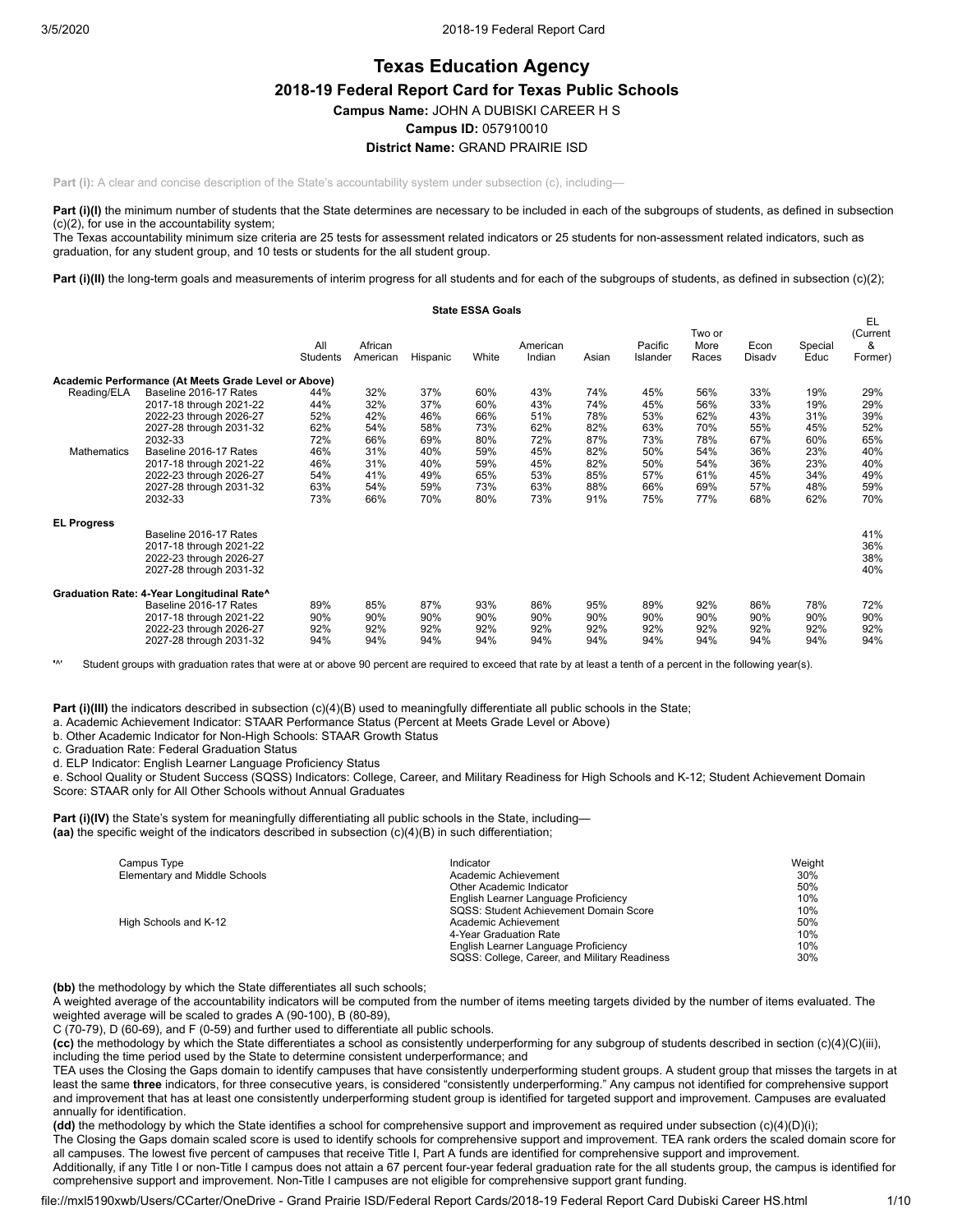Any Title I campus identified for targeted support and improvement for three consecutive years for the same student group(s) is identified for comprehensive support and improvement the following school year.

Part (i)(V) the number and names of all public schools in the State identified by the State for comprehensive support and improvement under subsection (c)(4)(D) (i) or implementing targeted support and improvement plans under subsection  $(d)(2)$ ; and

[Comprehensive](https://tea.texas.gov/sites/default/files/comprehensive_support_2019.xlsx) Support and [Improvement](https://tea.texas.gov/sites/default/files/target_support_2019.xlsx) Schools, Targeted Support and Improvement Schools and [Additional](https://tea.texas.gov/sites/default/files/additional_targeted_support_2019.xlsx) Targeted Support Schools list those campuses that have been identified for comprehensive support and improvement, targeted support and improvement and additional targeted support based on performance in the Closing the Gaps domain (Excel file).

**Part (i)(VI)** the exit criteria established by the State as required under clause (i) of subsection (d)(3)(A), including the length of years established under clause (i) (II) of such subsection.

Campuses that do not rank in the bottom five percent of the Closing the Gaps domain for two consecutive years and have increased a letter grade (for example, from F to D or from D to C) on the Closing the Gaps domain are considered as having successfully exited comprehensive support and improvement status.Campuses identified as comprehensive support and improvement based solely on a graduation rate below 67 percent must have a four-year federal

graduation rate of at least 67 percent for two consecutive years to exit comprehensive support and improvement status.

To exit additional targeted support status, the student group(s) that triggered the additional targeted support status must meet the targets for the Academic Achievement component in both reading and mathematics.

## Part (ii): Student Achievement by Proficiency Level

This section provides information on student achievement on the STAAR (State of Texas Assessments of Academic Readiness) performance for mathematics, reading/ELA, and science by grade level and proficiency level for the 2018-19 school year. These results include all students tested, regardless of whether they were in the accountability subset. (CWD: children with disability; CWOD: children without disability; EL: English learner)

|                                                              |                               |     |            |                                                                                                                                    |                                 |            |                 |                                                      |              |                          | Two     |               |             |                          |            |            |                          |                          |    |        |         |
|--------------------------------------------------------------|-------------------------------|-----|------------|------------------------------------------------------------------------------------------------------------------------------------|---------------------------------|------------|-----------------|------------------------------------------------------|--------------|--------------------------|---------|---------------|-------------|--------------------------|------------|------------|--------------------------|--------------------------|----|--------|---------|
|                                                              |                               |     |            |                                                                                                                                    |                                 |            |                 |                                                      |              |                          | or      |               | Non         |                          |            |            |                          |                          |    |        |         |
|                                                              |                               |     |            | State District Campus Amer Hispanic White Ind Asian Isl Races Disady Disady CWD CWOD EL Male Female Migrant Homeless Care Military | Afr                             |            |                 | Amer                                                 |              |                          |         | Pac More Econ | Econ        |                          |            |            |                          |                          |    | Foster |         |
| STAAR Percent at Approaches Grade Level or Above             |                               |     |            |                                                                                                                                    |                                 |            |                 |                                                      |              |                          |         |               |             |                          |            |            |                          |                          |    |        |         |
| End of Course                                                |                               |     |            |                                                                                                                                    |                                 |            |                 |                                                      |              |                          |         |               |             |                          |            |            |                          |                          |    |        |         |
| English I                                                    | All                           | 66% | 62%        | 82%                                                                                                                                | 97%                             | 79%        | 96%             |                                                      | 92%          |                          | 83%     | 81%           | 86%         | 39%                      | 86%        | 71%        | 79%                      | 84%                      |    |        |         |
|                                                              | Students                      |     |            |                                                                                                                                    |                                 |            | $\star$         |                                                      |              |                          |         |               |             |                          |            |            |                          |                          |    |        |         |
|                                                              | <b>CWD</b><br><b>CWOD 71%</b> | 27% | 19%<br>68% | 39%<br>86%                                                                                                                         | 100%                            | 35%<br>84% | 96%             |                                                      | 92%          | $\overline{a}$           | 83%     | 39%<br>85%    | 40%<br>91%  | 39%                      | 86%        | 21%<br>76% | 39%<br>86%               | 38%<br>87%               |    |        |         |
|                                                              | EL                            | 34% | 50%        | 71%                                                                                                                                |                                 | 70%        | $\star$         |                                                      |              |                          |         | 73%           | 53%         | 21%                      | 76%        | 71%        | 68%                      | 72%                      |    |        |         |
|                                                              | Male                          | 60% | 54%        | 79%                                                                                                                                | 95%                             | 76%        | 93%             | $\overline{\phantom{a}}$                             | 100%         | $\overline{\phantom{a}}$ |         | 77%           | 87%         | 39%                      | 86%        | 68%        | 79%                      | $\overline{\phantom{a}}$ |    |        |         |
|                                                              | Female 73%                    |     | 71%        | 84%                                                                                                                                | 100%                            | 82%        | 100%            | $\overline{\phantom{a}}$                             | 83%          |                          |         | 84%           | 84%         | 38%                      | 87%        | 72%        | $\blacksquare$           | 84%                      |    |        |         |
| English II                                                   | All                           | 67% | 62%        | 84%                                                                                                                                | 95%                             | 81%        | 92%             |                                                      | 95%          | $\overline{a}$           | 100%    | 83%           | 88%         | 38%                      | 88%        | 72%        | 83%                      | 85%                      |    |        | 83%     |
|                                                              | Students                      |     |            |                                                                                                                                    |                                 |            |                 |                                                      |              |                          |         |               |             |                          |            |            |                          |                          |    |        |         |
|                                                              | <b>CWD</b>                    | 27% | 23%        | 38%                                                                                                                                | $\star$                         | 33%        | $\star$         |                                                      |              |                          |         | 27%           | 64%         | 38%                      |            | 31%        | 46%                      | 18%                      |    |        |         |
|                                                              | <b>CWOD 72%</b>               |     | 66%        | 88%                                                                                                                                | 97%                             | 85%        | 94%             |                                                      | 100%         |                          | 100%    | 87%           | 91%         |                          | 88%        | 76%        | 88%                      | 88%                      |    |        | 83%     |
|                                                              | EL                            | 30% | 44%        | 72%                                                                                                                                |                                 | 71%        |                 |                                                      |              |                          |         | 73%           | 65%         | 31%                      | 76%        | 72%        | 73%                      | 70%                      |    |        |         |
|                                                              | Male                          | 62% | 53%        | 83%                                                                                                                                | 94%                             | 79%        | 95%             |                                                      | 100%         | $\overline{\phantom{a}}$ |         | 80%           | 92%         | 46%                      | 88%        | 73%        | 83%                      | ÷                        |    |        | $\star$ |
|                                                              | Female 73%                    |     | 71%        | 85%                                                                                                                                | 96%                             | 83%        | 87%             | $\overline{\phantom{a}}$                             | 91%          | ÷,                       |         | 85%           | 85%         | 18%                      | 88%        | 70%        | $\overline{\phantom{a}}$ | 85%                      |    |        |         |
| Algebra I                                                    | All                           | 83% | 85%        | 98%                                                                                                                                | 96%                             | 98%        | 100%            |                                                      | 100%         |                          |         | 98%           | 97%         | 82%                      | 99%        | 98%        | 98%                      | 98%                      |    |        |         |
|                                                              | Students<br><b>CWD</b>        | 52% | 54%        | 82%                                                                                                                                | $\star$                         | 84%        | $\star$         |                                                      |              |                          |         | 80%           | 86%         | 82%                      |            | 75%        | 83%                      | 80%                      |    |        |         |
|                                                              | <b>CWOD 87%</b>               |     | 89%        | 99%                                                                                                                                | 100%                            | 100%       | 100%            |                                                      | 100%         | $\overline{a}$           |         | 100%          | 98%         |                          | 99%        | 100% 100%  |                          | 99%                      |    |        |         |
|                                                              | EL                            | 73% | 83%        | 98%                                                                                                                                |                                 | 98%        |                 |                                                      |              |                          |         | 99%           | 92%         | 75%                      | 100%       |            | 98% 100%                 | 98%                      |    |        |         |
|                                                              | Male                          | 79% | 81%        | 98%                                                                                                                                | 89%                             | 99%        | 100%            |                                                      |              |                          |         | 98%           | 100%        | 83%                      | 100%       | 100%       | 98%                      | $\overline{a}$           |    |        |         |
|                                                              | Female 88%                    |     | 89%        | 98%                                                                                                                                | 100%                            | 98%        | 100%            |                                                      |              |                          |         | 99%           | 95%         | 80%                      | 99%        | 98%        | $\overline{\phantom{a}}$ | 98%                      |    |        |         |
|                                                              |                               |     |            |                                                                                                                                    |                                 |            |                 |                                                      |              |                          |         |               |             |                          |            |            |                          |                          |    |        |         |
| Biology                                                      | All<br>Students               | 87% | 82%        | 95%                                                                                                                                | 97%                             | 95%        | 100%<br>$\star$ |                                                      | 100%         | ÷.                       | 100%    | 94%           | 99%         | 83%                      | 96%        | 92%        | 97%                      | 94%                      |    |        |         |
|                                                              | <b>CWD</b>                    | 60% | 54%        | 83%                                                                                                                                | $\star$                         | 80%        |                 |                                                      |              |                          |         | 76%           | 100%        | 83%                      |            | 64%        | 88%                      | 75%                      |    |        |         |
|                                                              | <b>CWOD 90%</b>               |     | 86%        | 96%                                                                                                                                | 97%                             | 96%        | 100%            |                                                      | 100%         | ÷,                       | 100%    | 96%           | 99%         |                          | 96%        | 94%        | 98%                      | 95%                      |    |        |         |
|                                                              | EL                            | 68% | 74%        | 92%                                                                                                                                |                                 | 91%        |                 |                                                      |              |                          |         | 91%           | 94%         | 64%                      | 94%        | 92%        | 97%                      | 89%                      |    |        |         |
|                                                              | Male<br>Female 90%            | 84% | 79%<br>86% | 97%<br>94%                                                                                                                         | 100%<br>95%                     | 96%<br>93% | 100%<br>100%    | $\overline{\phantom{a}}$<br>$\overline{\phantom{a}}$ | 100%<br>100% | L.                       |         | 96%<br>93%    | 100%<br>98% | 88%<br>75%               | 98%<br>95% | 97%<br>89% | 97%<br>÷,                | $\overline{a}$<br>94%    |    |        |         |
|                                                              |                               |     |            |                                                                                                                                    |                                 |            |                 |                                                      |              |                          |         |               |             |                          |            |            |                          |                          |    |        |         |
| STAAR Percent at Meets Grade Level or Above<br>End of Course |                               |     |            |                                                                                                                                    |                                 |            |                 |                                                      |              |                          |         |               |             |                          |            |            |                          |                          |    |        |         |
| English I                                                    | All                           | 48% | 42%        | 63%                                                                                                                                | 82%                             | 58%        | 75%             |                                                      | 92%          |                          | 83%     | 59%           | 74%         | 7%                       | 68%        | 48%        | 58%                      | 67%                      |    |        |         |
|                                                              | Students                      |     |            |                                                                                                                                    |                                 |            |                 |                                                      |              |                          |         |               |             |                          |            |            |                          |                          |    |        |         |
|                                                              | <b>CWD</b>                    | 15% | 8%         | 7%                                                                                                                                 | $\star$                         | 8%         | $\star$         |                                                      |              |                          |         | 3%            | 20%         | 7%                       |            | 0%         | 7%                       | 8%                       |    |        |         |
|                                                              | <b>CWOD 53%</b>               |     | 47%        | 68%                                                                                                                                | 89%                             | 64%        | 78%             |                                                      | 92%          | $\overline{a}$           | 83%     | 65%           | 80%         | $\overline{a}$           | 68%        | 53%        | 66%                      | 70%                      |    |        |         |
|                                                              | EL                            | 14% | 27%        | 48%                                                                                                                                | -                               | 46%        | $\star$         |                                                      |              |                          |         | 47%           | 53%         | 0%                       | 53%        | 48%        | 43%                      | 51%                      |    |        |         |
|                                                              | Male                          | 42% | 34%        | 58%                                                                                                                                | 85%                             | 51%        | 79%             | $\overline{\phantom{a}}$                             | 100%         |                          |         | 51%           | 79%         | 7%                       | 66%        | 43%        | 58%                      |                          |    |        |         |
|                                                              | Female 56%                    |     | 52%        | 67%                                                                                                                                | 79%                             | 64%        | 70%             | $\overline{\phantom{a}}$                             | 83%          |                          |         | 66%           | 70%         | 8%                       | 70%        | 51%        | $\overline{\phantom{a}}$ | 67%                      |    |        |         |
| English II                                                   | All<br><b>Students</b>        | 48% | 41%        | 66%                                                                                                                                | 79%                             | 62%        | 76%             |                                                      | 86%          |                          | 100%    | 63%           | 73%         | 19%                      | 70%        | 44%        | 62%                      | 69%                      |    |        | 83%     |
|                                                              | <b>CWD</b>                    | 16% | 13%        | 19%                                                                                                                                | $\star$                         | 17%        | $\star$         |                                                      |              |                          |         | 12%           | 36%         | 19%                      |            | 6%         | 23%                      | 9%                       |    |        |         |
|                                                              | <b>CWOD 52%</b>               |     | 45%        | 70%                                                                                                                                | 85%                             | 66%        | 76%             |                                                      | 90%          | ÷,                       | 100%    | 67%           | 77%         | $\overline{\phantom{a}}$ | 70%        | 48%        | 67%                      | 72%                      |    |        | 83%     |
|                                                              | EL                            | 11% | 22%        | 44%                                                                                                                                |                                 | 43%        | $\star$         |                                                      |              |                          |         | 45%           | 40%         | 6%                       | 48%        | 44%        | 44%                      | 44%                      | L. |        |         |
|                                                              | Male                          | 42% | 33%        | 62%                                                                                                                                | 72%                             | 58%        | 82%             |                                                      | 82%          |                          | $\star$ | 60%           | 69%         | 23%                      | 67%        | 44%        | 62%                      |                          |    |        |         |
|                                                              | Female 55%                    |     | 50%        | 69%                                                                                                                                | 83%                             | 66%        | 67%             |                                                      | 91%          | ÷,                       |         | 67%           | 77%         | 9%                       | 72%        | 44%        | $\blacksquare$           | 69%                      |    |        |         |
| Algebra                                                      | All                           | 59% | 61%        | 86%                                                                                                                                | 91%                             | 86%        | 75%             |                                                      | 100%         |                          |         | 86%           | 88%         | 50%                      | 89%        | 84%        | 86%                      | 87%                      |    |        |         |
|                                                              | Students                      |     | 25%        | 50%                                                                                                                                | $\star$                         | 47%        | $\star$         |                                                      |              |                          |         |               |             | 50%                      |            |            |                          |                          |    |        |         |
|                                                              | <b>CWD</b>                    | 24% |            |                                                                                                                                    |                                 |            |                 |                                                      |              |                          |         | 53%           | 43%         | $\sim$                   | 89%        | 25%        | 58%                      | 40%                      |    |        |         |
|                                                              | CWOD 63%<br>EL                | 40% | 66%<br>58% | 89%<br>84%                                                                                                                         | 95%<br>$\overline{\phantom{a}}$ | 90%<br>84% | 73%<br>$\star$  |                                                      | 100%         |                          |         | 88%<br>83%    | 93%<br>85%  | 25%                      | 88%        | 88%<br>84% | 89%<br>85%               | 90%<br>83%               |    |        |         |
|                                                              | Male                          | 53% | 56%        | 86%                                                                                                                                | 89%                             | 84%        | 88%             |                                                      |              |                          |         | 83%           | 93%         | 58%                      | 89%        | 85%        | 86%                      |                          |    |        |         |
|                                                              | Female 65%                    |     | 67%        | 87%                                                                                                                                | 93%                             | 88%        | 63%             |                                                      |              |                          |         | 88%           | 84%         | 40%                      | 90%        | 83%        | $\overline{\phantom{a}}$ | 87%                      |    |        |         |
|                                                              |                               |     |            |                                                                                                                                    |                                 |            |                 |                                                      |              |                          |         |               |             |                          |            |            |                          |                          |    |        |         |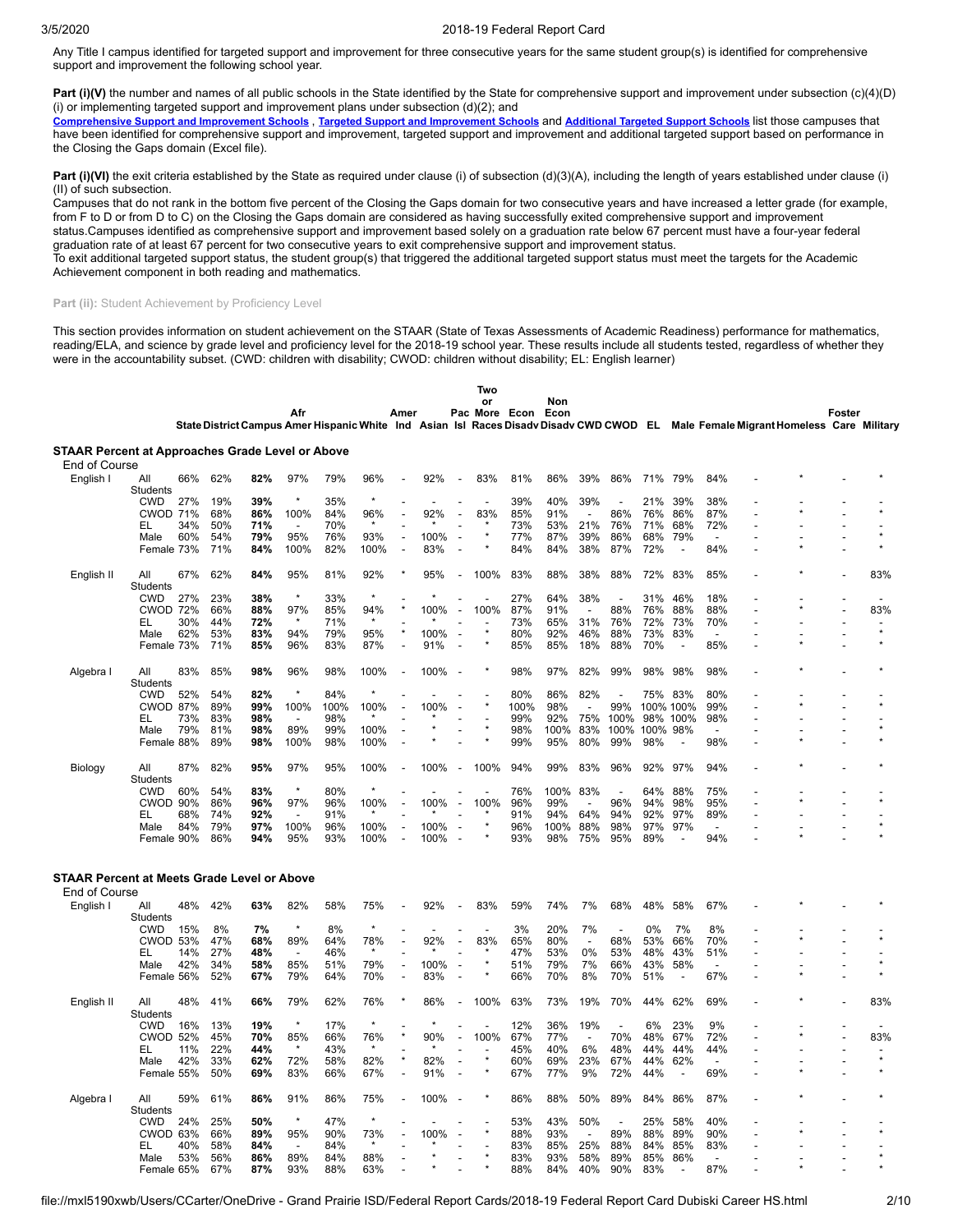|                                                                |                               |            |            |            |                                 |            |                 |                                  |              |                                                      | Two                             |            |             |                                 |                                 |            |                          |                                                                                                                                    |                          |                          |        |                |
|----------------------------------------------------------------|-------------------------------|------------|------------|------------|---------------------------------|------------|-----------------|----------------------------------|--------------|------------------------------------------------------|---------------------------------|------------|-------------|---------------------------------|---------------------------------|------------|--------------------------|------------------------------------------------------------------------------------------------------------------------------------|--------------------------|--------------------------|--------|----------------|
|                                                                |                               |            |            |            | Afr                             |            |                 | Amer                             |              |                                                      | or<br>Pac More Econ             |            | Non<br>Econ |                                 |                                 |            |                          |                                                                                                                                    |                          |                          | Foster |                |
|                                                                |                               |            |            |            |                                 |            |                 |                                  |              |                                                      |                                 |            |             |                                 |                                 |            |                          | State District Campus Amer Hispanic White Ind Asian Isl Races Disady Disady CWD CWOD EL Male Female Migrant Homeless Care Military |                          |                          |        |                |
| Biology                                                        | All<br>Students               | 60%        | 52%        | 79%        | 87%                             | 76%        | 90%             |                                  | 100%         | $\overline{\phantom{a}}$                             | 100%                            | 77%        | 86%         | 31%                             | 83%                             | 63%        | 81%                      | 78%                                                                                                                                |                          |                          |        |                |
|                                                                | <b>CWD</b>                    | 24%        | 19%        | 31%        | $\star$                         | 32%        | $\star$         |                                  |              |                                                      |                                 | 38%        | 13%         | 31%                             |                                 | 7%         | 41%                      | 17%                                                                                                                                |                          |                          |        |                |
|                                                                | CWOD 64%<br>EL                | 24%        | 57%<br>36% | 83%<br>63% | 94%<br>$\overline{\phantom{a}}$ | 80%<br>62% | 89%<br>$\star$  |                                  | 100%         |                                                      | 100%                            | 80%<br>62% | 93%<br>67%  | 7%                              | 83%<br>68%                      | 68%<br>63% | 85%<br>70%               | 81%<br>58%                                                                                                                         |                          |                          |        |                |
|                                                                | Male                          | 58%        | 49%        | 81%        | 90%                             | 77%        | 91%             |                                  | 100%         |                                                      |                                 | 77%        | 93%         | 41%                             | 85%                             | 70%        | 81%                      | $\overline{\phantom{a}}$                                                                                                           |                          |                          |        |                |
|                                                                | Female 62%                    |            | 56%        | 78%        | 84%                             | 76%        | 89%             |                                  | 100%         | $\overline{\phantom{a}}$                             |                                 | 78%        | 81%         | 17%                             | 81%                             | 58%        | $\overline{a}$           | 78%                                                                                                                                |                          |                          |        |                |
|                                                                |                               |            |            |            |                                 |            |                 |                                  |              |                                                      |                                 |            |             |                                 |                                 |            |                          |                                                                                                                                    |                          |                          |        |                |
| <b>STAAR Percent at Masters Grade Level</b><br>End of Course   |                               |            |            |            |                                 |            |                 |                                  |              |                                                      |                                 |            |             |                                 |                                 |            |                          |                                                                                                                                    |                          |                          |        |                |
| English I                                                      | All                           | 10%        | 7%         | 13%        | 31%                             | 9%         | 21%             |                                  | 33%          |                                                      | 17%                             | 11%        | 20%         | 0%                              | 14%                             | 3%         | 8%                       | 16%                                                                                                                                |                          |                          |        |                |
|                                                                | Students<br><b>CWD</b>        | 3%         | 2%         | 0%         | $\star$                         | 0%         | $\star$         |                                  |              |                                                      |                                 | 0%         | 0%          | 0%                              | $\overline{\phantom{a}}$        | 0%         | 0%                       | 0%                                                                                                                                 |                          |                          |        |                |
|                                                                | CWOD 11%                      |            | 8%         | 14%        | 33%                             | 10%        | 22%<br>$\star$  |                                  | 33%          |                                                      | 17%                             | 12%        | 22%         | $\overline{\phantom{a}}$        | 14%                             | 3%         | 10%                      | 17%                                                                                                                                |                          |                          |        |                |
|                                                                | EL<br>Male                    | 1%<br>7%   | 2%<br>5%   | 3%<br>8%   | $\blacksquare$<br>20%           | 3%<br>7%   | 7%              | L,                               | 17%          |                                                      |                                 | 2%<br>6%   | 11%<br>15%  | 0%<br>0%                        | 3%<br>10%                       | 3%<br>1%   | 1%<br>8%                 | 4%<br>$\overline{\phantom{a}}$                                                                                                     |                          |                          |        | $\star$        |
|                                                                | Female 14%                    |            | 11%        | 16%        | 42%                             | 11%        | 40%             |                                  | 50%          |                                                      |                                 | 14%        | 24%         | 0%                              | 17%                             | 4%         | $\blacksquare$           | 16%                                                                                                                                |                          |                          |        |                |
| English II                                                     | All<br><b>Students</b>        | 8%         | 5%         | 9%         | 14%                             | 6%         | 14%             |                                  | 23%          |                                                      | 57%                             | 7%         | 13%         | 0%                              | 9%                              | 2%         | 6%                       | 11%                                                                                                                                |                          |                          |        | 33%            |
|                                                                | <b>CWD</b><br><b>CWOD</b>     | 4%<br>8%   | 7%<br>5%   | 0%<br>9%   | $\star$<br>15%                  | 0%<br>7%   | 15%             |                                  | 24%          |                                                      | $\overline{\phantom{a}}$<br>57% | 0%<br>8%   | 0%<br>15%   | 0%<br>$\overline{\phantom{a}}$  | $\overline{\phantom{a}}$<br>9%  | 0%<br>3%   | 0%<br>6%                 | 0%<br>12%                                                                                                                          |                          |                          |        | 33%            |
|                                                                | EL                            | 0%         | 1%         | 2%         | $\star$                         | 3%         |                 |                                  |              |                                                      |                                 | 1%         | 10%         | 0%                              | 3%                              | 2%         | 1%                       | 3%                                                                                                                                 |                          |                          |        |                |
|                                                                | Male<br>Female 10%            | 6%         | 3%<br>7%   | 6%<br>11%  | 17%<br>13%                      | 4%<br>8%   | 9%<br>20%       | $\star$                          | 9%<br>36%    |                                                      |                                 | 5%<br>9%   | 7%<br>20%   | 0%<br>0%                        | 6%<br>12%                       | 1%<br>3%   | 6%<br>÷,                 | $\overline{\phantom{a}}$<br>11%                                                                                                    |                          |                          |        | $\star$        |
|                                                                |                               |            | 39%        |            |                                 | 54%        |                 |                                  |              |                                                      |                                 |            |             |                                 |                                 |            |                          |                                                                                                                                    |                          |                          |        |                |
| Algebra I                                                      | All<br>Students               | 36%        |            | 56%        | 74%<br>$\star$                  |            | 50%<br>$\star$  |                                  | 100%         |                                                      |                                 | 54%        | 63%         | 32%<br>32%                      | 58%                             | 46%        | 59%                      | 55%                                                                                                                                |                          |                          |        |                |
|                                                                | <b>CWD</b><br><b>CWOD 39%</b> | 9%         | 11%<br>43% | 32%<br>58% | 81%                             | 32%<br>56% | 47%             |                                  | 100%         |                                                      |                                 | 33%<br>55% | 29%<br>67%  | $\overline{a}$                  | 58%                             | 13%<br>48% | 50%<br>60%               | 10%<br>57%                                                                                                                         |                          |                          |        |                |
|                                                                | EL<br>Male                    | 19%<br>31% | 34%<br>35% | 46%<br>59% | $\overline{\phantom{a}}$<br>89% | 46%<br>54% | $\star$<br>63%  |                                  |              |                                                      |                                 | 45%<br>54% | 54%<br>70%  | 13%<br>50%                      | 48%<br>60%                      | 46%<br>49% | 49%<br>59%               | 45%<br>$\overline{\phantom{a}}$                                                                                                    |                          |                          |        |                |
|                                                                | Female 40%                    |            | 43%        | 55%        | 64%                             | 54%        | 38%             |                                  |              |                                                      |                                 | 54%        | 58%         | 10%                             | 57%                             | 45%        | $\overline{\phantom{a}}$ | 55%                                                                                                                                |                          |                          |        |                |
| Biology                                                        | All<br>Students               | 24%        | 18%        | 38%        | 59%                             | 33%        | 40%             |                                  | 93%          |                                                      | 71%                             | 35%        | 48%         | 3%                              | 41%                             | 20%        | 43%                      | 35%                                                                                                                                |                          |                          |        |                |
|                                                                | <b>CWD</b>                    | 6%         | 3%         | 3%         | $\star$                         | 4%         | $\star$         |                                  |              |                                                      |                                 | 5%         | 0%          | 3%                              |                                 | 0%         | 6%                       | 0%                                                                                                                                 |                          |                          |        |                |
|                                                                | <b>CWOD</b><br>EL             | 26%<br>4%  | 20%<br>8%  | 41%<br>20% | 64%<br>$\overline{\phantom{a}}$ | 35%<br>18% | 42%<br>$\star$  |                                  | 93%          |                                                      | 71%                             | 37%<br>18% | 53%<br>33%  | $\overline{\phantom{a}}$<br>0%  | 41%<br>22%                      | 22%<br>20% | 47%<br>28%               | 37%<br>15%                                                                                                                         |                          |                          |        |                |
|                                                                | Male                          | 24%        | 17%        | 43%        | 65%                             | 36%        | 45%             |                                  | 100%         |                                                      |                                 | 37%        | 63%         | 6%                              | 47%                             | 28%        | 43%                      | $\overline{\phantom{a}}$                                                                                                           |                          |                          |        |                |
|                                                                | Female 25%                    |            | 20%        | 35%        | 53%                             | 30%        | 33%             |                                  | 89%          |                                                      |                                 | 34%        | 37%         | 0%                              | 37%                             | 15%        |                          | 35%                                                                                                                                |                          |                          |        |                |
|                                                                |                               |            |            |            |                                 |            |                 |                                  |              |                                                      |                                 |            |             |                                 |                                 |            |                          |                                                                                                                                    |                          |                          |        |                |
| STAAR Percent at Approaches Grade Level or Above<br>All Grades |                               |            |            |            |                                 |            |                 |                                  |              |                                                      |                                 |            |             |                                 |                                 |            |                          |                                                                                                                                    |                          |                          |        |                |
| All Subjects                                                   | All                           | 77%        | 75%        | 89%        | 97%                             | 87%        | 96%             |                                  | 96%          |                                                      | 92%                             | 88%        | 92%         | 56%                             | 92%                             | 82%        | 88%                      | 90%                                                                                                                                |                          | 100%                     |        | 93%            |
|                                                                | Students<br><b>CWD</b>        | 46%        | 42%        | 56%        | 73%                             | 53%        | 83%             |                                  |              |                                                      |                                 | 51%        | 69%         | 56%                             |                                 | 42%        | 58%                      | 52%                                                                                                                                |                          |                          |        |                |
|                                                                | <b>CWOD 81%</b>               |            | 79%        | 92%        | 98%<br>$\star$                  | 90%        | 97%             |                                  | 98%          |                                                      | 92%                             | 91%        | 94%         |                                 | 92%                             | 86%        | 91%                      | 92%                                                                                                                                |                          | 100%                     |        | 93%            |
|                                                                | EL<br>Male                    | 62%<br>74% | 71%<br>72% | 82%<br>88% | 96%                             | 81%<br>85% | 100%<br>96%     |                                  | 91%<br>100%  | $\overline{\phantom{a}}$                             | 91%                             | 83%<br>86% | 74%<br>94%  | 42%<br>58%                      | 86%<br>91%                      | 82%<br>82% | 82%<br>88%               | 82%                                                                                                                                |                          |                          |        | 100%           |
|                                                                | Female 80%                    |            | 79%        | 90%        | 97%                             | 88%        | 95%             |                                  | 93%          | $\overline{\phantom{a}}$                             | 92%                             | 89%        | 90%         | 52%                             | 92%                             | 82%        |                          | 90%                                                                                                                                |                          | 100%                     |        | 86%            |
| Reading                                                        | All<br>Students               | 73%        | 70%        | 83%        | 96%                             | 80%        | 93%             |                                  | 94%          |                                                      | 92%                             | 82%        | 87%         | 38%                             | 87%                             | 71% 81%    |                          | 85%                                                                                                                                |                          | 100%                     |        | 88%            |
|                                                                | CWD<br>CWOD 78%               | 39%        | 34%<br>75% | 38%<br>87% | 67%<br>99%                      | 34%<br>85% | $\star$<br>95%  | ×                                | 97%          | $\overline{a}$                                       | 92%                             | 33%<br>86% | 52%<br>91%  | 38%<br>$\overline{\phantom{a}}$ | 87%                             | 26%<br>76% | 43%<br>87%               | 29%<br>87%                                                                                                                         | $\overline{a}$           | 100%                     |        | 88%            |
|                                                                | EL                            | 54%        | 63%        | 71%        | $\star$                         | 70%        | 100%            | $\overline{\phantom{a}}$         | 83%          | $\overline{\phantom{a}}$                             |                                 | 73%        | 59%         | 26%                             | 76%                             | 71%        | 71%                      | 71%                                                                                                                                | $\overline{\phantom{a}}$ | $\overline{\phantom{0}}$ |        |                |
|                                                                | Male<br>Female 78%            | 69%        | 65%<br>76% | 81%<br>85% | 95%<br>98%                      | 78%<br>82% | 94%<br>92%      | $\star$                          | 100%<br>88%  | $\overline{\phantom{a}}$<br>$\overline{\phantom{a}}$ | 83%<br>100%                     | 79%<br>85% | 90%<br>84%  | 43%<br>29%                      | 87%<br>87%                      | 71%<br>71% | 81%<br>$\blacksquare$    | $\overline{\phantom{a}}$<br>85%                                                                                                    |                          | 100%                     |        | $\star$<br>80% |
| Mathematics                                                    | All                           | 81%        | 81%        | 98%        | 96%                             | 98%        | 100%            |                                  | 100%         | $\overline{\phantom{a}}$                             |                                 | 98%        | 97%         | 82%                             | 99%                             | 98%        | 98%                      | 98%                                                                                                                                |                          |                          |        |                |
|                                                                | <b>Students</b><br><b>CWD</b> | 53%        | 51%        | 82%        | $\star$                         | 84%        |                 |                                  |              |                                                      |                                 | 80%        | 86%         | 82%                             | $\overline{\phantom{a}}$        |            | 75% 83%                  | 80%                                                                                                                                |                          |                          |        |                |
|                                                                | CWOD 84%                      |            | 84%        | 99%        | 100%                            | 100%       | 100%            | $\overline{\phantom{a}}$         | 100%         | $\overline{\phantom{a}}$                             |                                 | 100%       | 98%         | $\overline{\phantom{a}}$        | 99%                             |            | 100% 100%                | 99%                                                                                                                                |                          |                          |        |                |
|                                                                | EL<br>Male                    | 72%<br>79% | 81%<br>79% | 98%<br>98% | $\overline{\phantom{a}}$<br>89% | 98%<br>99% | 100%            | ÷,                               |              |                                                      |                                 | 99%<br>98% | 92%<br>100% | 75%<br>83%                      | 100%<br>100%                    | 100% 98%   | 98% 100%                 | 98%<br>$\overline{\phantom{a}}$                                                                                                    |                          |                          |        |                |
|                                                                | Female 82%                    |            | 83%        | 98%        | 100%                            | 98%        | 100%            |                                  |              |                                                      |                                 | 99%        | 95%         | 80%                             | 99%                             | 98%        | $\blacksquare$           | 98%                                                                                                                                |                          |                          |        |                |
| Science                                                        | All<br><b>Students</b>        | 80%        | 78%        | 95%        | 97%                             | 95%        | 100%            |                                  | 100%         | $\overline{\phantom{a}}$                             | 100%                            | 94%        | 99%         | 83%                             | 96%                             | 92%        | 97%                      | 94%                                                                                                                                |                          |                          |        |                |
|                                                                | <b>CWD</b><br>CWOD 84%        | 51%        | 48%<br>81% | 83%<br>96% | $\star$<br>97%                  | 80%<br>96% | $\star$<br>100% |                                  | 100%         | $\overline{\phantom{a}}$                             | 100%                            | 76%<br>96% | 100%<br>99% | 83%<br>$\overline{\phantom{a}}$ | $\overline{\phantom{a}}$<br>96% | 64%<br>94% | 88%<br>98%               | 75%<br>95%                                                                                                                         |                          |                          |        |                |
|                                                                | EL                            | 61%        | 71%        | 92%        | $\overline{\phantom{a}}$        | 91%        |                 |                                  |              |                                                      |                                 | 91%        | 94%         | 64%                             | 94%                             | 92%        | 97%                      | 89%                                                                                                                                |                          |                          |        |                |
|                                                                | Male<br>Female 81%            | 79%        | 76%<br>80% | 97%<br>94% | 100%<br>95%                     | 96%<br>93% | 100%<br>100%    | $\overline{a}$<br>$\blacksquare$ | 100%<br>100% | $\overline{\phantom{a}}$                             |                                 | 96%<br>93% | 100%<br>98% | 88%<br>75%                      | 98%<br>95%                      | 97%<br>89% | 97%<br>$\blacksquare$    | $\overline{\phantom{a}}$<br>94%                                                                                                    |                          |                          |        |                |
|                                                                |                               |            |            |            |                                 |            |                 |                                  |              |                                                      |                                 |            |             |                                 |                                 |            |                          |                                                                                                                                    |                          |                          |        |                |
| <b>STAAR Percent at Meets Grade Level or Above</b>             |                               |            |            |            |                                 |            |                 |                                  |              |                                                      |                                 |            |             |                                 |                                 |            |                          |                                                                                                                                    |                          |                          |        |                |
| All Grades<br><b>All Subjects</b>                              | All                           | 49%        | 46%        | 72%        | 84%                             | 69%        | 78%             |                                  | 93%          | $\overline{\phantom{a}}$                             | 92%                             | 70%        | 79%         | 23%                             | 76%                             | 58%        | 69%                      | 74%                                                                                                                                |                          | 90%                      |        | 93%            |
|                                                                | Students<br>CWD               | 24%        | 21%        | 23%        | 9%                              | 23%        | 67%             |                                  |              |                                                      |                                 | 22%        | 28%         | 23%                             |                                 | 7%         | 27%                      | 17%                                                                                                                                |                          |                          |        |                |
|                                                                | <b>CWOD 52%</b>               |            | 49%        | 76%        | 90%<br>$\star$                  | 73%        | 79%             |                                  | 94%          |                                                      | 92%                             | 73%        | 85%         | $\overline{\phantom{a}}$        | 76%                             | 62%        | 74%                      | 77%                                                                                                                                |                          | 90%                      |        | 93%            |
|                                                                | EL<br>Male                    | 29%<br>47% | 39%<br>43% | 58%<br>69% | 84%                             | 57%<br>64% | 56%<br>84%      |                                  | 91%<br>92%   | $\overline{\phantom{a}}$<br>÷,                       | 91%                             | 57%<br>65% | 59%<br>81%  | 7%<br>27%                       | 62%<br>74%                      | 58%<br>57% | 57%<br>69%               | 58%<br>$\blacksquare$                                                                                                              |                          | $\overline{a}$           |        | 100%           |
|                                                                | Female 52%                    |            | 50%        | 74%        | 84%                             | 72%        | 71%             |                                  | 93%          | $\overline{\phantom{a}}$                             | 92%                             | 73%        | 78%         | 17%                             | 77%                             | 58%        | $\overline{\phantom{a}}$ | 74%                                                                                                                                |                          | 90%                      |        | 86%            |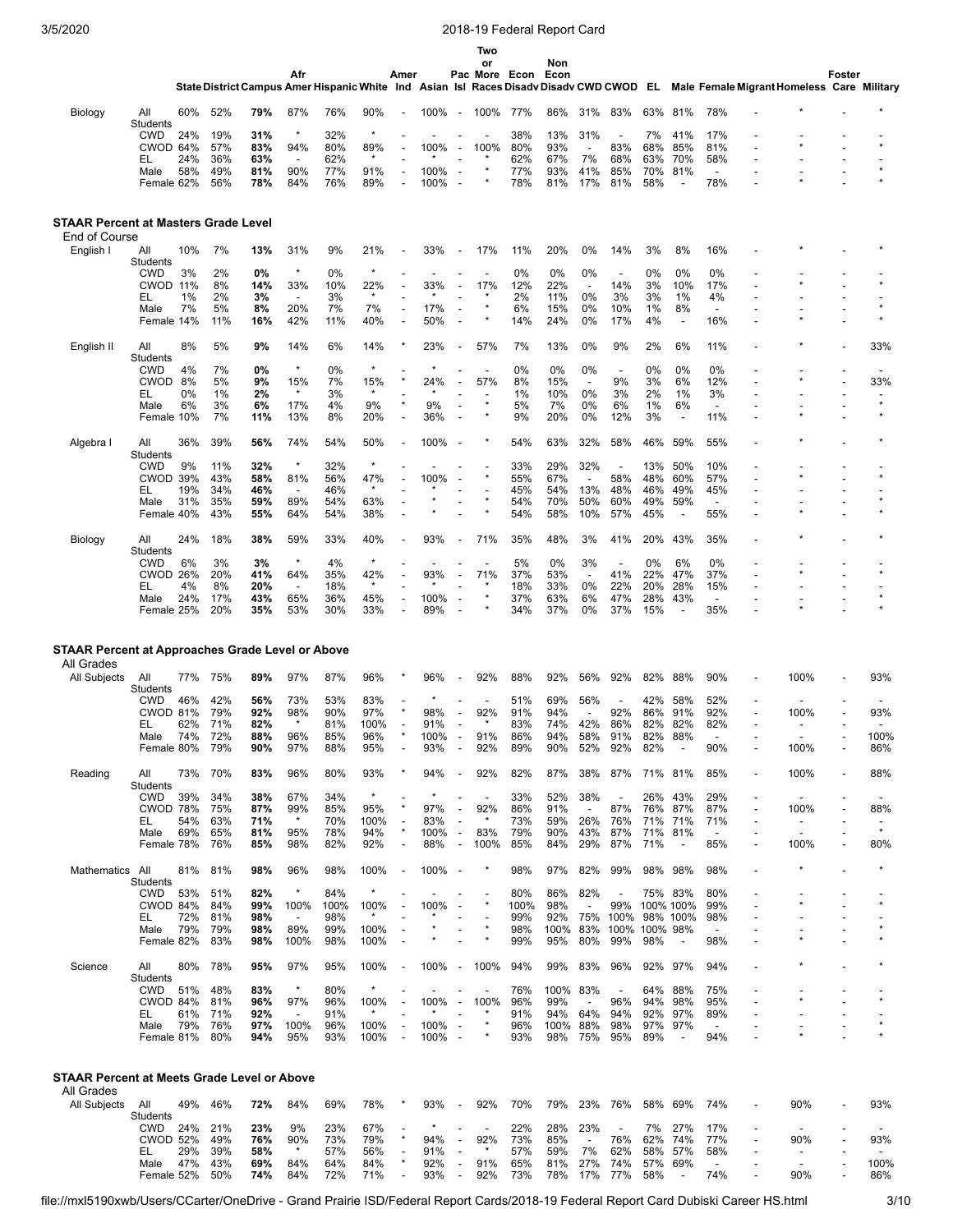|                            |                               |     |            |                                                                                         |                          |            |                |                          |         |                          | Two      |            |            |                          |                |            |                          |                                            |                |                          |        |         |
|----------------------------|-------------------------------|-----|------------|-----------------------------------------------------------------------------------------|--------------------------|------------|----------------|--------------------------|---------|--------------------------|----------|------------|------------|--------------------------|----------------|------------|--------------------------|--------------------------------------------|----------------|--------------------------|--------|---------|
|                            |                               |     |            |                                                                                         |                          |            |                |                          |         |                          | or       |            | Non        |                          |                |            |                          |                                            |                |                          |        |         |
|                            |                               |     |            | State District Campus Amer Hispanic White Ind Asian Isl Races Disady Disady CWD CWOD EL | Afr                      |            |                | Amer                     |         |                          | Pac More | Econ       | Econ       |                          |                |            |                          | Male Female Migrant Homeless Care Military |                |                          | Foster |         |
|                            |                               |     |            |                                                                                         |                          |            |                |                          |         |                          |          |            |            |                          |                |            |                          |                                            |                |                          |        |         |
| Reading                    | All                           | 47% | 43%        | 64%                                                                                     | 80%                      | 60%        | 75%            |                          | 88%     | $\overline{a}$           | 92%      | 62%        | 74%        | 13%                      | 69%            | 46%        | 60%                      | 68%                                        |                | 80%                      |        | 88%     |
|                            | Students<br><b>CWD</b>        | 21% | 17%        | 13%                                                                                     | 0%                       | 12%        | $\star$        |                          | $\star$ |                          |          | 7%         | 29%        | 13%                      | $\overline{a}$ | 3%         | 15%                      | 8%                                         |                |                          |        |         |
|                            | <b>CWOD 50%</b>               |     | 45%        | 69%                                                                                     | 87%                      | 65%        | 77%            |                          | 91%     | ÷,                       | 92%      | 66%        | 78%        | $\overline{\phantom{a}}$ | 69%            | 51%        | 66%                      | 71%                                        |                | 80%                      |        | 88%     |
|                            | EL                            | 23% | 32%        | 46%                                                                                     |                          | 45%        | 60%            | Ĭ.                       | 83%     | L,                       |          | 46%        | 46%        | 3%                       | 51%            | 46%        | 44%                      | 48%                                        |                | $\overline{a}$           |        |         |
|                            | Male                          | 43% | 37%        | 60%                                                                                     | 79%                      | 54%        | 81%            | $\star$                  | 88%     | $\overline{a}$           | 83%      | 56%        | 73%        | 15%                      | 66%            | 44%        | 60%                      |                                            |                |                          |        | $\star$ |
|                            | Female 51%                    |     | 49%        | 68%                                                                                     | 81%                      | 65%        | 68%            |                          | 88%     | $\blacksquare$           | 100%     | 66%        | 74%        | 8%                       | 71%            | 48%        | $\overline{a}$           | 68%                                        |                | 80%                      |        | 80%     |
|                            |                               |     |            |                                                                                         |                          |            |                |                          |         |                          |          |            |            |                          |                |            |                          |                                            |                |                          |        |         |
| <b>Mathematics</b>         | All                           | 51% | 50%        | 86%                                                                                     | 91%                      | 86%        | 75%            |                          | 100%    | $\overline{\phantom{a}}$ |          | 86%        | 88%        | 50%                      | 89%            | 84%        | 86%                      | 87%                                        |                |                          |        |         |
|                            | <b>Students</b><br><b>CWD</b> | 26% | 26%        | 50%                                                                                     | $\star$                  | 47%        | $\star$        |                          |         |                          |          | 53%        | 43%        | 50%                      |                | 25%        | 58%                      | 40%                                        |                |                          |        |         |
|                            | CWOD 54%                      |     | 52%        | 89%                                                                                     | 95%                      | 90%        | 73%            |                          | 100%    |                          |          | 88%        | 93%        | $\overline{a}$           | 89%            | 88%        | 89%                      | 90%                                        |                |                          |        |         |
|                            | EL                            | 37% | 47%        | 84%                                                                                     | $\overline{a}$           | 84%        | $\star$        |                          |         |                          |          | 83%        | 85%        | 25%                      | 88%            | 84%        | 85%                      | 83%                                        |                |                          |        |         |
|                            |                               |     |            |                                                                                         |                          |            |                |                          |         |                          |          |            |            |                          |                |            |                          |                                            |                |                          |        |         |
|                            | Male<br>Female 51%            | 50% | 48%<br>51% | 86%<br>87%                                                                              | 89%<br>93%               | 84%<br>88% | 88%<br>63%     |                          |         |                          |          | 83%<br>88% | 93%<br>84% | 58%<br>40%               | 89%<br>90%     | 85%<br>83% | 86%<br>$\blacksquare$    | 87%                                        |                |                          |        |         |
|                            |                               |     |            |                                                                                         |                          |            |                |                          |         |                          |          |            |            |                          |                |            |                          |                                            |                |                          |        |         |
| Science                    | All                           | 53% | 48%        | 79%                                                                                     | 87%                      | 76%        | 90%            |                          | 100%    | $\overline{\phantom{a}}$ | 100%     | 77%        | 86%        | 31%                      | 83%            | 63%        | 81%                      | 78%                                        |                |                          |        |         |
|                            | Students                      |     |            |                                                                                         | $\star$                  |            | $\star$        |                          |         |                          |          |            |            |                          |                |            |                          |                                            |                |                          |        |         |
|                            | <b>CWD</b>                    | 25% | 22%        | 31%                                                                                     |                          | 32%        |                |                          |         |                          |          | 38%        | 13%        | 31%                      |                | 7%         | 41%                      | 17%                                        |                |                          |        |         |
|                            | <b>CWOD 56%</b>               |     | 51%        | 83%                                                                                     | 94%                      | 80%        | 89%<br>$\star$ |                          | 100%    | $\overline{a}$           | 100%     | 80%        | 93%        | $\overline{\phantom{a}}$ | 83%            | 68%        | 85%                      | 81%                                        |                |                          |        |         |
|                            | EL                            | 26% | 37%        | 63%                                                                                     | $\overline{\phantom{a}}$ | 62%        |                |                          |         |                          |          | 62%        | 67%        | 7%                       | 68%            | 63%        | 70%                      | 58%                                        |                |                          |        |         |
|                            | Male                          | 53% | 47%        | 81%                                                                                     | 90%                      | 77%        | 91%            |                          | 100%    |                          |          | 77%        | 93%        | 41%                      | 85%            | 70%        | 81%                      |                                            |                |                          |        |         |
|                            | Female 53%                    |     | 49%        | 78%                                                                                     | 84%                      | 76%        | 89%            |                          | 100%    | Ĭ.                       |          | 78%        | 81%        | 17%                      | 81%            | 58%        | ÷,                       | 78%                                        |                |                          |        |         |
| All Grades<br>All Subjects | All                           | 23% | 20%        | 25%                                                                                     | 41%                      | 22%        | 27%            |                          | 52%     | $\overline{\phantom{a}}$ | 50%      | 23%        | 32%        | 6%                       | 27%            | 16%        | 23%                      | 27%                                        |                | 40%                      |        | 57%     |
|                            | Students<br><b>CWD</b>        | 8%  | 8%         | 6%                                                                                      | 0%                       | 6%         | 17%            |                          | ×       |                          |          | 6%         | 6%         | 6%                       | $\overline{a}$ | 2%         | 8%                       | 2%                                         |                |                          |        |         |
|                            | <b>CWOD 25%</b>               |     | 21%        | 27%                                                                                     | 44%                      | 23%        | 27%            |                          | 53%     |                          | 50%      | 24%        | 35%        | $\overline{\phantom{a}}$ | 27%            | 17%        | 25%                      | 28%                                        |                | 40%                      |        | 57%     |
|                            | EL                            | 11% | 16%        | 16%                                                                                     | $\star$                  | 15%        | 0%             | $\overline{\phantom{a}}$ | 45%     | $\overline{a}$           |          | 15%        | 24%        | 2%                       | 17%            | 16%        | 15%                      | 16%                                        |                | $\overline{a}$           |        |         |
|                            | Male                          | 22% | 18%        | 23%                                                                                     | 42%                      | 20%        | 24%            | $\star$                  | 40%     | $\overline{a}$           | 45%      | 20%        | 32%        | 8%                       | 25%            | 15%        | 23%                      | ÷,                                         |                |                          |        | 86%     |
|                            | Female 24%                    |     | 21%        | 27%                                                                                     | 39%                      | 24%        | 31%            |                          | 62%     | $\blacksquare$           | 54%      | 25%        | 32%        | 2%                       | 28%            | 16%        | $\overline{\phantom{a}}$ | 27%                                        | $\overline{a}$ | 40%                      | ÷,     | 29%     |
|                            |                               |     |            |                                                                                         |                          |            |                |                          |         |                          |          |            |            |                          |                |            |                          |                                            |                |                          |        |         |
| Reading                    | All<br><b>Students</b>        | 20% | 16%        | 10%                                                                                     | 22%                      | 8%         | 16%            |                          | 26%     |                          | 38%      | 9%         | 16%        | 0%                       | 11%            | 3%         | 7%                       | 14%                                        |                | 20%                      |        | 38%     |
|                            | <b>CWD</b>                    | 7%  | 7%         | 0%                                                                                      | 0%                       | 0%         | $\star$        |                          | $\star$ |                          | L,       | 0%         | 0%         | 0%                       | $\overline{a}$ | 0%         | 0%                       | 0%                                         |                |                          |        |         |
|                            | <b>CWOD 22%</b>               |     | 17%        | 11%                                                                                     | 24%                      | 8%         | 18%            |                          | 27%     | $\overline{\phantom{a}}$ | 38%      | 10%        | 18%        | $\overline{\phantom{a}}$ | 11%            | 3%         | 8%                       | 14%                                        |                | 20%                      |        | 38%     |
|                            | EL                            | 8%  | 11%        | 3%                                                                                      |                          | 3%         | 0%             |                          | 0%      | L,                       |          | 2%         | 10%        | 0%                       | 3%             | 3%         | 1%                       | 4%                                         |                | $\overline{\phantom{a}}$ |        |         |
|                            | Male                          | 17% | 13%        | 7%                                                                                      | 18%                      | 5%         | 8%             |                          | 12%     | Ĭ.                       | 17%      | 6%         | 10%        | 0%                       | 8%             | 1%         | 7%                       |                                            |                |                          |        | $\star$ |
|                            | Female 23%                    |     | 19%        | 14%                                                                                     | 26%                      | 10%        | 28%            |                          | 41%     | L,                       | 57%      | 11%        | 22%        | 0%                       | 14%            | 4%         | $\overline{\phantom{a}}$ | 14%                                        |                | 20%                      |        | 20%     |
|                            |                               |     |            |                                                                                         |                          |            |                |                          |         |                          |          |            |            |                          |                |            |                          |                                            |                |                          |        |         |
| <b>Mathematics</b>         | All                           | 26% | 25%        | 56%                                                                                     | 74%                      | 54%        | 50%            |                          | 100%    |                          |          | 54%        | 63%        | 32%                      | 58%            | 46%        | 59%                      | 55%                                        |                |                          |        |         |
|                            | Students<br><b>CWD</b>        |     |            | 32%                                                                                     | $\star$                  | 32%        | $\star$        |                          |         |                          |          |            |            |                          |                |            | 50%                      |                                            |                |                          |        |         |
|                            | <b>CWOD 28%</b>               | 11% | 10%<br>26% | 58%                                                                                     | 81%                      |            | 47%            |                          | 100%    | ÷,                       |          | 33%<br>55% | 29%<br>67% | 32%                      | 58%            | 13%<br>48% | 60%                      | 10%<br>57%                                 |                | $\star$                  |        | $\star$ |
|                            |                               |     |            |                                                                                         |                          | 56%        | $\star$        |                          | $\star$ |                          |          |            |            | ÷,                       |                |            |                          |                                            |                |                          |        |         |
|                            | EL                            | 16% | 23%        | 46%                                                                                     | $\overline{a}$           | 46%        |                |                          |         |                          |          | 45%        | 54%        | 13%                      | 48%            | 46%        | 49%                      | 45%                                        |                |                          |        |         |
|                            | Male<br>Female 26%            | 25% | 25%<br>25% | 59%<br>55%                                                                              | 89%<br>64%               | 54%<br>54% | 63%<br>38%     |                          |         |                          | $\star$  | 54%<br>54% | 70%<br>58% | 50%<br>10%               | 60%<br>57%     | 49%<br>45% | 59%<br>$\blacksquare$    | 55%                                        |                |                          |        |         |
|                            |                               |     | 19%        |                                                                                         |                          |            |                |                          |         |                          |          |            |            |                          |                |            |                          |                                            |                |                          |        |         |
| Science                    | All<br>Students               | 24% |            | 38%                                                                                     | 59%                      | 33%        | 40%            |                          | 93%     |                          | 71%      | 35%        | 48%        | 3%                       | 41%            | 20%        | 43%                      | 35%                                        |                |                          |        |         |
|                            | <b>CWD</b>                    | 8%  | 6%         | 3%                                                                                      | $\star$                  | 4%         | $\star$        |                          |         |                          |          | 5%         | 0%         | 3%                       | $\overline{a}$ | 0%         | 6%                       | 0%                                         |                |                          |        |         |
|                            | <b>CWOD</b>                   | 26% | 21%        | 41%                                                                                     | 64%                      | 35%        | 42%            |                          | 93%     |                          | 71%      | 37%        | 53%        | $\overline{a}$           | 41%            | 22%        | 47%                      | 37%                                        |                |                          |        |         |
|                            | EL                            | 7%  | 12%        | 20%                                                                                     |                          | 18%        | $\star$        |                          |         |                          |          | 18%        | 33%        | 0%                       | 22%            | 20%        | 28%                      | 15%                                        |                |                          |        |         |
|                            | Male                          | 25% | 19%        | 43%                                                                                     | 65%                      | 36%        | 45%            |                          | 100%    |                          |          | 37%        | 63%        | 6%                       | 47%            | 28%        | 43%                      |                                            |                |                          |        |         |
|                            | Female 23%                    |     | 19%        | 35%                                                                                     | 53%                      | 30%        | 33%            |                          | 89%     |                          |          | 34%        | 37%        | 0%                       | 37%            | 15%        |                          | 35%                                        |                |                          |        |         |

'\*' Indicates results are masked due to small numbers to protect student confidentiality.

Indicates zero observations reported for this group.

Part (iii): Academic Growth and Graduation Rate

## **Part (iii)(I): Academic Growth**

This section provides information on students' academic growth for mathematics and reading/ELA for public elementary schools and secondary schools which don't have a graduation rate, for the 2018-19 school year. These results include all students tested, regardless of whether they were in the accountability subset. (CWD: children with disability; CWOD: children without disability; EL: English learner)

|                                         | All | African<br><b>Students American Hispanic</b> |    | White   | American<br>Indian       | Asian                    | <b>Pacific</b><br><b>Islander</b> | <b>Two or More</b><br>Races | Econ<br><b>Disady</b> | <b>CWD</b> | EL |
|-----------------------------------------|-----|----------------------------------------------|----|---------|--------------------------|--------------------------|-----------------------------------|-----------------------------|-----------------------|------------|----|
| <b>Academic Growth Score</b><br>Reading |     |                                              |    |         |                          |                          |                                   |                             |                       |            |    |
| <b>All Students</b>                     | 68  | 73                                           | 67 | 69      | $\star$                  | 81                       |                                   | 79                          | 68                    | 47         | 61 |
| <b>CWD</b>                              | 47  | $\star$                                      | 45 | $\star$ | -                        | $\overline{\phantom{0}}$ |                                   | $\overline{\phantom{0}}$    | 46                    | 47         | 44 |
| <b>CWOD</b>                             | 69  | 72                                           | 68 | 72      | $\star$                  | 81                       |                                   | 79                          | 69                    |            | 63 |
| EL                                      | 61  | $\star$                                      | 61 | $\star$ | $\blacksquare$           |                          |                                   | -                           | 62                    | 44         | 61 |
| Male                                    | 69  | 84                                           | 68 | 57      | $\star$                  | 82                       |                                   |                             | 74                    | 55         | 63 |
| Female                                  | 68  | 64                                           | 66 | 86      | $\overline{\phantom{0}}$ | 80                       |                                   |                             | 66                    | ÷          | 60 |
| <b>Mathematics</b>                      |     |                                              |    |         |                          |                          |                                   |                             |                       |            |    |
| <b>All Students</b>                     | 93  | 92                                           | 94 | 83      | $\blacksquare$           | 100                      |                                   | $\star$                     | 93                    | 79         | 94 |
| <b>CWD</b>                              | 79  | $\star$                                      | 81 | $\star$ | -                        | <b>.</b>                 |                                   |                             | 79                    | 79         | 83 |
| <b>CWOD</b>                             | 94  | 97                                           | 95 | 82      | -                        | 100                      |                                   |                             | 95                    |            | 95 |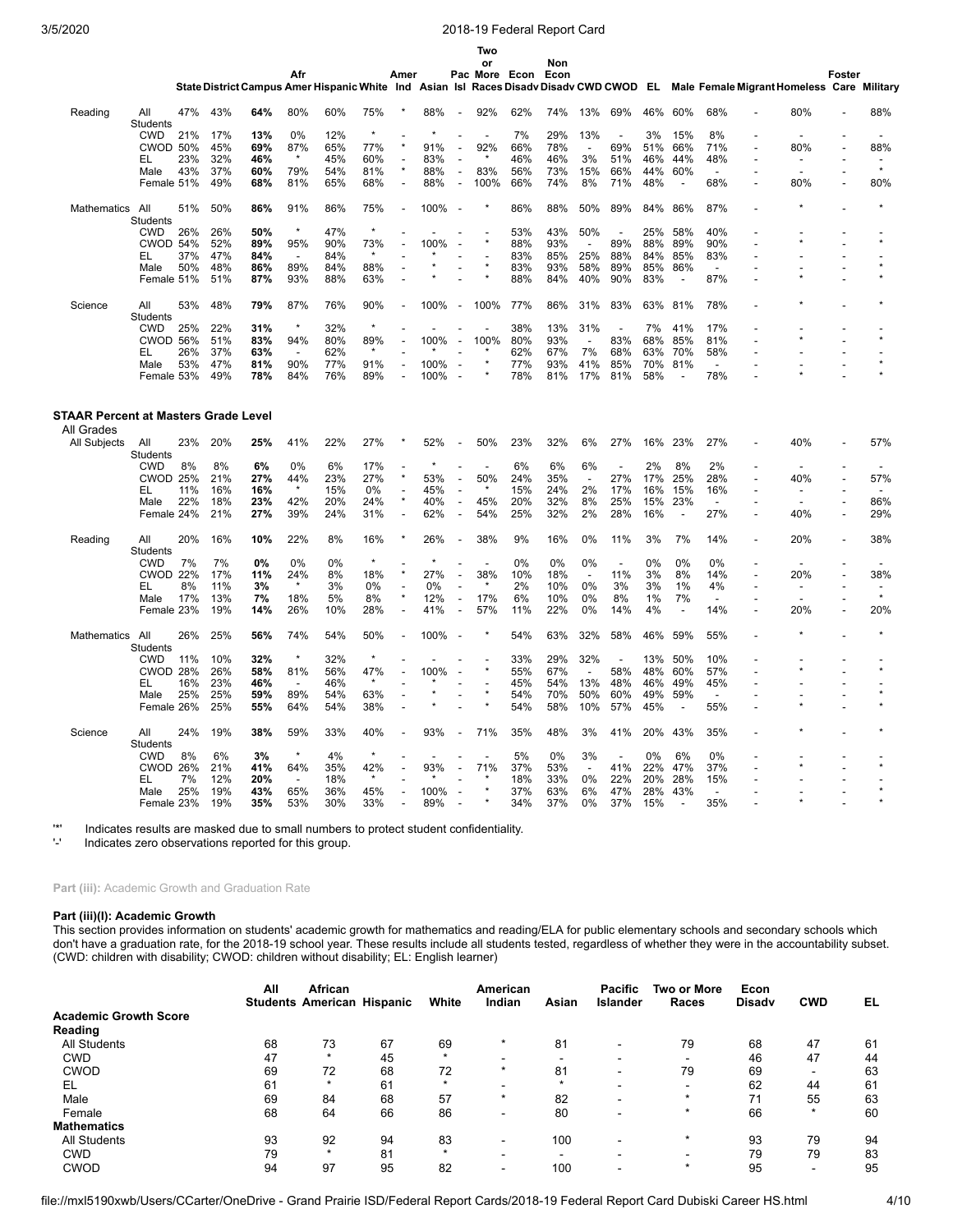|        | All | African                  |          |       | American |       | <b>Pacific</b> | Two or More              | Econ          |            |    |
|--------|-----|--------------------------|----------|-------|----------|-------|----------------|--------------------------|---------------|------------|----|
|        |     | <b>Students American</b> | Hispanic | White | Indian   | Asiar | Islander       | Races                    | <b>Disady</b> | <b>CWD</b> | EL |
| EL     | 94  |                          | 94       |       | $\sim$   |       | -              | $\overline{\phantom{0}}$ | 94            | 83         | 94 |
| Male   | 92  | 88                       | 91       | 94    | $\sim$   |       | -              |                          | 92            | 79         | 98 |
| Female | 94  | 95                       | 95       |       | $\,$     |       |                |                          | 94            | 79         | 93 |

# **Part (iii)(II): Graduation Rate**

This section provides information on high school graduation rates for the class of 2018.

|                                                                     |        |                                                     |        |        |                          |                          |                                  | Two                      |        |            |        |                 |                |
|---------------------------------------------------------------------|--------|-----------------------------------------------------|--------|--------|--------------------------|--------------------------|----------------------------------|--------------------------|--------|------------|--------|-----------------|----------------|
|                                                                     | All    | <b>African</b><br><b>Students American Hispanic</b> |        | White  | American<br>Indian       | Asian                    | Pacific<br>Islander Races Disady | or<br>More               | Econ   | <b>CWD</b> | EL^    | <b>Homeless</b> | Foster<br>Care |
| <b>Federal Graduation Rates</b>                                     |        |                                                     |        |        |                          |                          |                                  |                          |        |            |        |                 |                |
| 4-year Longitudinal Cohort Graduation Rate (Gr 9-12): Class of 2018 |        |                                                     |        |        |                          |                          |                                  |                          |        |            |        |                 |                |
| All Students                                                        | 99.7%  | 100.0%                                              | 100.0% | 96.8%  | 100.0%                   | 100.0%                   | $\blacksquare$                   | $\overline{\phantom{a}}$ | 100.0% | 100.0%     | 100.0% | 100.0%          |                |
| <b>CWD</b>                                                          | 100.0% | $\blacksquare$                                      | 100.0% | 100.0% | $\overline{\phantom{a}}$ | $\overline{\phantom{0}}$ | $\blacksquare$                   | $\blacksquare$           | 100.0% | 100.0%     | 100.0% | 100.0%          |                |
| <b>CWOD</b>                                                         | 99.7%  | 100.0%                                              | 100.0% | 96.6%  | 100.0%                   | 100.0%                   | $\blacksquare$                   | $\blacksquare$           | 100.0% | $\sim$     | 100.0% | 100.0%          |                |
| EL                                                                  | 100.0% | $\blacksquare$                                      | 100.0% | 100.0% | $\blacksquare$           | 100.0%                   | $\blacksquare$                   | $\blacksquare$           | 100.0% | 100.0%     | 100.0% | 100.0%          |                |
| Male                                                                | 99.4%  | 100.0%                                              | 100.0% | 95.2%  | $\blacksquare$           | 100.0%                   | $\blacksquare$                   | $\blacksquare$           | 100.0% | 100.0%     | 100.0% | 100.0%          |                |
| Female                                                              | 100.0% | 100.0%                                              | 100.0% | 100.0% | 100.0%                   | 100.0%                   | $\blacksquare$                   | $\overline{\phantom{a}}$ | 100.0% | 100.0%     | 100.0% | 100.0%          |                |

'\*' Indicates results are masked due to small numbers to protect student confidentiality.

 $'$ -' Indicates there are no students in the group.<br>'<sup>N'</sup> Ever El in grades 9-12

Ever EL in grades 9-12

### Part (iv): English Language Proficiency

This section provides information on the number and percentage of English learners achieving English language proficiency based on the 2019 TELPAS (Texas English Language Proficiency Assessment System) data. (EL: English learner)

| <b>Total EL in Class</b> | <b>Proficiency of EL</b> | <b>Rate of Proficiency</b> |
|--------------------------|--------------------------|----------------------------|
| 517                      | 193                      | 37%                        |

'^' Indicates data reporting does not meet for Minimum Size.

'\*' Indicates results are masked due to small numbers to protect student confidentiality.

Indicates zero observations reported for this group.

### Part (v): School Quality or Student Success (SQSS)

This section provides information on the other indicator of school quality or student success, which is college, career and military readiness (CCMR) for high schools and average performance rate of the three STAAR performance levels of all students, regardless of whether they were in the accountability subset, for elementary and secondary schools without a graduation rate. (CWD: children with disability; EL: English learner)

| Student Success (Student Achievement Domain Score: STAAR Component Only) | All | <b>African</b><br><b>Students American Hispanic</b> |     | White | American<br>Indian | Asian | Pacific<br>Islander | Two or More<br>Races | Econ<br><b>Disadv</b> | <b>CWD</b> | EL  |
|--------------------------------------------------------------------------|-----|-----------------------------------------------------|-----|-------|--------------------|-------|---------------------|----------------------|-----------------------|------------|-----|
| <b>STAAR Component Score</b>                                             | 62  | 74                                                  | 59  | 67    | $\star$            | 80    | $\blacksquare$      | 78                   | 60                    | 28         | 52  |
| School Quality (College, Career, and Military Readiness Performance)     |     |                                                     |     |       |                    |       |                     |                      |                       |            |     |
| %Students meeting CCMR                                                   | 83% | 88%                                                 | 81% | 82%   | *                  | 100%  | ٠                   | $\sim$               | 83%                   | 44%        | 71% |

'\*' Indicates results are masked due to small numbers to protect student confidentiality.

Indicates there are no students in the group.

# Part (vi): Goal Meeting Status

This section provides information on the progress of all students and each student group toward meeting the long-term goals or interim objectives on STAAR academic performance, federal graduation rate, and English learners' language proficiency. (CWD: children with disability; EL: English learner)

|                                 | All | African                           |     |              | American |       | <b>Pacific</b>  | Two or More | Econ          |            |              |
|---------------------------------|-----|-----------------------------------|-----|--------------|----------|-------|-----------------|-------------|---------------|------------|--------------|
|                                 |     | <b>Students American Hispanic</b> |     | White        | Indian   | Asian | <b>Islander</b> | Races       | <b>Disady</b> | <b>CWD</b> | EL+          |
| <b>STAAR Performance Status</b> |     |                                   |     |              |          |       |                 |             |               |            |              |
| Reading                         |     |                                   |     |              |          |       |                 |             |               |            |              |
| Interim Goals (2018-2022)       | 44% | 32%                               | 37% | 60%          | 43%      | 74%   | 45%             | 56%         | 33%           | 19%        | 29%          |
| <b>Target Met</b>               |     | v                                 |     |              |          |       |                 |             |               |            |              |
| Interim Goals (2023-2027)       | 52% | 42%                               | 46% | 66%          | 51%      | 78%   | 53%             | 62%         | 43%           | 31%        | 39%          |
| <b>Target Met</b>               |     | ◡                                 |     |              |          |       |                 |             |               |            | $\checkmark$ |
| Interim Goals (2028-2032)       | 62% | 54%                               | 58% | 73%          | 62%      | 82%   | 63%             | 70%         | 55%           | 45%        | 52%          |
| <b>Target Met</b>               |     | ◡                                 | v   | $\checkmark$ |          |       |                 |             |               | N          | $\checkmark$ |
| Long-Term Goals                 | 72% | 66%                               | 69% | 80%          | 72%      | 87%   | 73%             | 78%         | 67%           | 60%        | 65%          |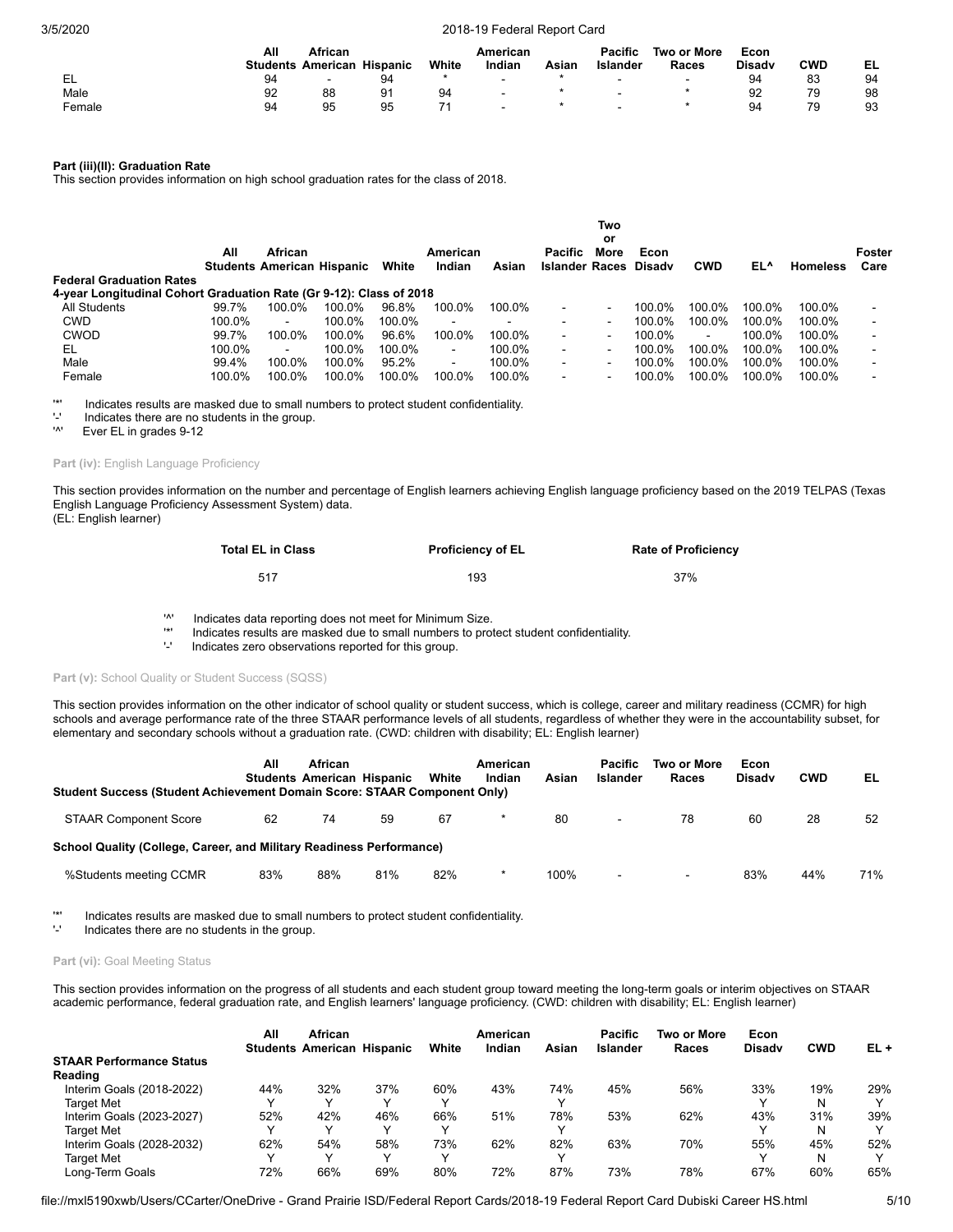|                           | All | African<br><b>Students American Hispanic</b> |     | White | American<br>Indian | Asian<br>$\checkmark$ | <b>Pacific</b><br>Islander | Two or More<br>Races | Econ<br><b>Disady</b> | <b>CWD</b> | $EL +$       |
|---------------------------|-----|----------------------------------------------|-----|-------|--------------------|-----------------------|----------------------------|----------------------|-----------------------|------------|--------------|
| Target Met                | N   |                                              |     | N     |                    |                       |                            |                      | N                     | N          | N            |
| <b>Mathematics</b>        |     |                                              |     |       |                    |                       |                            |                      |                       |            |              |
| Interim Goals (2018-2022) | 46% | 31%                                          | 40% | 59%   | 45%                | 82%                   | 50%                        | 54%                  | 36%                   | 23%        | 40%          |
| <b>Target Met</b>         |     |                                              |     |       |                    |                       |                            |                      |                       |            | $\checkmark$ |
| Interim Goals (2023-2027) | 54% | 41%                                          | 49% | 65%   | 53%                | 85%                   | 57%                        | 61%                  | 45%                   | 34%        | 49%          |
| Target Met                |     |                                              |     |       |                    |                       |                            |                      |                       |            | $\checkmark$ |
| Interim Goals (2028-2032) | 63% | 54%                                          | 59% | 73%   | 63%                | 88%                   | 66%                        | 69%                  | 57%                   | 48%        | 59%          |
| Target Met                |     |                                              |     |       |                    |                       |                            |                      |                       |            |              |
| Long-Term Goals           | 73% | 66%                                          | 70% | 80%   | 73%                | 91%                   | 75%                        | 77%                  | 68%                   | 62%        | 70%          |
| Target Met                |     |                                              |     |       |                    |                       |                            |                      |                       |            |              |

# **English Learner Language Proficiency Status**

| Interim Goals (2018-2022)<br><b>Target Met</b> | 36%<br>$\checkmark$ |
|------------------------------------------------|---------------------|
| Interim Goals (2023-2027)                      | 38%                 |
| <b>Target Met</b>                              | $\sqrt{}$           |
| Interim Goals (2028-2032)                      | 40%                 |
| <b>Target Met</b>                              | $\checkmark$        |
| Long-Term Goals                                | 40%                 |
| <b>Target Met</b>                              | $\sqrt{}$           |

#### **Federal Graduation Status^**

| Interim Goals (2018-2022) | 90% | 90% | 90% | 90% | 90% | 90% | 90% | 90% | 90% | 90% | 90% |
|---------------------------|-----|-----|-----|-----|-----|-----|-----|-----|-----|-----|-----|
| <b>Target Met</b>         |     |     |     | N   |     |     |     |     |     |     |     |
| Interim Goals (2023-2027) | 92% | 92% | 92% | 92% | 92% | 92% | 92% | 92% | 92% | 92% | 92% |
| <b>Target Met</b>         |     |     |     | N   |     |     |     |     |     |     |     |
| Interim Goals (2028-2032) | 94% | 94% | 94% | 94% | 94% | 94% | 94% | 94% | 94% | 94% | 94% |
| <b>Target Met</b>         |     |     |     | N   |     |     |     |     |     |     |     |
| Long-Term Goals           | 94% | 94% | 94% | 94% | 94% | 94% | 94% | 94% | 94% | 94% | 94% |
| <b>Target Met</b>         |     |     |     | N   |     |     |     |     |     |     |     |

'+' STAAR Performance and Graduation use EL(Current & Monitored), EL English Learner Language Proficiency uses EL (Current). Blank cells above represent student group indicators that do not meet the minimum size criteria.<br>
Number of the minimum size criteria.<br>
Number of the minimum size criteria.

Student groups with graduation rates that were at or above 90 percent are required to exceed that rate by at least a tenth of a percent in the following year(s).

**Part (vii):** STAAR Participation

This section provides the percentage of students assessed and not assessed on STAAR for mathematics, reading/ELA, and science. (CWD: children with disability; CWOD: children without disability; EL: English learner)

|                               |                 |      | African        | Campus American Hispanic White Indian Asian Islander Races Disady Disady CWD CWOD |         | American       |                | <b>Pacific</b>           | Two or<br>More | Econ | <b>Non</b><br>Econ |      |      | EL        |                | Male Female Migrant |
|-------------------------------|-----------------|------|----------------|-----------------------------------------------------------------------------------|---------|----------------|----------------|--------------------------|----------------|------|--------------------|------|------|-----------|----------------|---------------------|
| <b>Participation Rate</b>     |                 |      |                |                                                                                   |         |                |                |                          |                |      |                    |      |      |           |                |                     |
| All Subjects                  | All             | 100% | 99%            | 100%                                                                              | 100%    | $\ast$         | 100%           | $\overline{\phantom{a}}$ | 100%           | 100% | 100%               | 100% | 100% | 100% 100% | 100%           |                     |
|                               | <b>Students</b> |      |                |                                                                                   |         |                |                |                          |                |      |                    |      |      |           |                |                     |
|                               | <b>CWD</b>      | 100% | 100%           | 100%                                                                              | 100%    | $\blacksquare$ | $\star$        | ÷                        | ÷.             | 100% | 100%               | 100% | ÷.   | 100% 100% | 100%           |                     |
|                               | CWOD            | 100% | 99%            | 100%                                                                              | 100%    | $\star$        | 100%           | $\overline{\phantom{a}}$ | 100%           | 100% | 100%               |      | 100% | 100% 100% | 100%           |                     |
|                               | EL              | 100% | $\star$        | 100%                                                                              | 100%    |                | 100%           | $\blacksquare$           |                | 100% | 100%               | 100% | 100% | 100% 100% | 100%           |                     |
|                               | Male            | 100% | 100%           | 100%                                                                              | 100%    | $\star$        | 100%           | $\blacksquare$           | 100%           | 100% | 100%               | 100% | 100% | 100% 100% |                |                     |
|                               | Female          | 100% | 99%            | 100%                                                                              | 100%    | $\blacksquare$ | 100%           | ٠                        | 100%           | 100% | 100%               | 100% | 100% | 100%      | 100%           |                     |
| Reading                       | All             | 100% | 99%            | 100%                                                                              | 100%    | $\star$        | 100%           | $\blacksquare$           | 100%           | 100% | 100%               | 100% | 100% | 100% 100% | 100%           |                     |
|                               | <b>Students</b> |      |                |                                                                                   |         |                |                |                          |                |      |                    |      |      |           |                |                     |
|                               | <b>CWD</b>      | 100% | 100%           | 100%                                                                              |         |                | $\star$        |                          |                | 100% | 100%               | 100% |      | 100% 100% | 100%           |                     |
|                               | <b>CWOD</b>     | 100% | 99%            | 100%                                                                              | 100%    | $\star$        | 100%           | $\blacksquare$           | 100%           | 100% | 100%               |      | 100% | 100% 100% | 100%           |                     |
|                               | EL              | 100% | $\star$        | 100%                                                                              | 100%    |                | 100%           | $\overline{\phantom{a}}$ |                | 100% | 100%               | 100% | 100% | 100% 100% | 100%           |                     |
|                               | Male            | 100% | 100%           | 100%                                                                              | 100%    | $\star$        | 100%           | $\blacksquare$           | 100%           | 100% | 100%               | 100% | 100% | 100% 100% |                |                     |
|                               | Female          | 100% | 98%            | 100%                                                                              | 100%    | $\blacksquare$ | 100%           | $\sim$                   | 100%           | 100% | 100%               | 100% | 100% | 100%      | 100%           |                     |
| <b>Mathematics</b>            | All             | 100% | 100%           | 100%                                                                              | 100%    | $\blacksquare$ | 100%           | Ē,                       | $\star$        | 100% | 100%               | 100% | 100% | 100% 100% | 100%           |                     |
|                               | <b>Students</b> |      |                |                                                                                   |         |                |                |                          |                |      |                    |      |      |           |                |                     |
|                               | <b>CWD</b>      | 100% | $\star$        | 100%                                                                              |         |                |                |                          | $\blacksquare$ | 100% | 100%               | 100% |      | 100% 100% | 100%           |                     |
|                               | CWOD            | 100% | 100%           | 100%                                                                              | 100%    | $\overline{a}$ | 100%           |                          | $\star$        | 100% | 100%               |      | 100% | 100% 100% | 100%           |                     |
|                               | EL              | 100% | $\sim$         | 100%                                                                              |         |                | $\star$        |                          |                | 100% | 100%               | 100% | 100% | 100% 100% | 100%           |                     |
|                               | Male            | 100% | 100%           | 100%                                                                              | 100%    |                | $\star$        |                          | $\star$        | 100% | 100%               | 100% | 100% | 100% 100% |                |                     |
|                               | Female          | 100% | 100%           | 100%                                                                              | 100%    |                | $\star$        |                          | $\star$        | 100% | 100%               | 100% | 100% | 100%      | 100%           |                     |
| Science                       | All             | 100% | 100%           | 100%                                                                              | 100%    | $\blacksquare$ | 100%           | $\blacksquare$           | 100%           | 100% | 99%                | 100% | 100% | 100% 100% | 100%           |                     |
|                               | <b>Students</b> |      |                |                                                                                   |         |                |                |                          |                |      |                    |      |      |           |                |                     |
|                               | <b>CWD</b>      | 100% | $\star$        | 100%                                                                              |         |                | $\overline{a}$ |                          | $\blacksquare$ | 100% | 100%               | 100% |      | 100% 100% | 100%           |                     |
|                               | <b>CWOD</b>     | 100% | 100%           | 100%                                                                              | 100%    | $\blacksquare$ | 100%           | $\blacksquare$           | 100%           | 100% | 99%                |      | 100% | 100% 100% | 100%           |                     |
|                               | EL              | 100% | $\blacksquare$ | 100%                                                                              | $\star$ |                | $\star$        |                          | $\star$        | 100% | 100%               | 100% | 100% | 100% 100% | 100%           |                     |
|                               | Male            | 100% | 100%           | 100%                                                                              | 100%    | $\blacksquare$ | 100%           | $\overline{\phantom{a}}$ | $\star$        | 100% | 100%               | 100% | 100% | 100% 100% | $\blacksquare$ |                     |
|                               | Female          | 100% | 100%           | 99%                                                                               | 100%    |                | 100%           | Ē,                       | $\star$        | 100% | 98%                | 100% | 100% | 100%      | 100%           |                     |
| <b>Non-Participation Rate</b> |                 |      |                |                                                                                   |         |                |                |                          |                |      |                    |      |      |           |                |                     |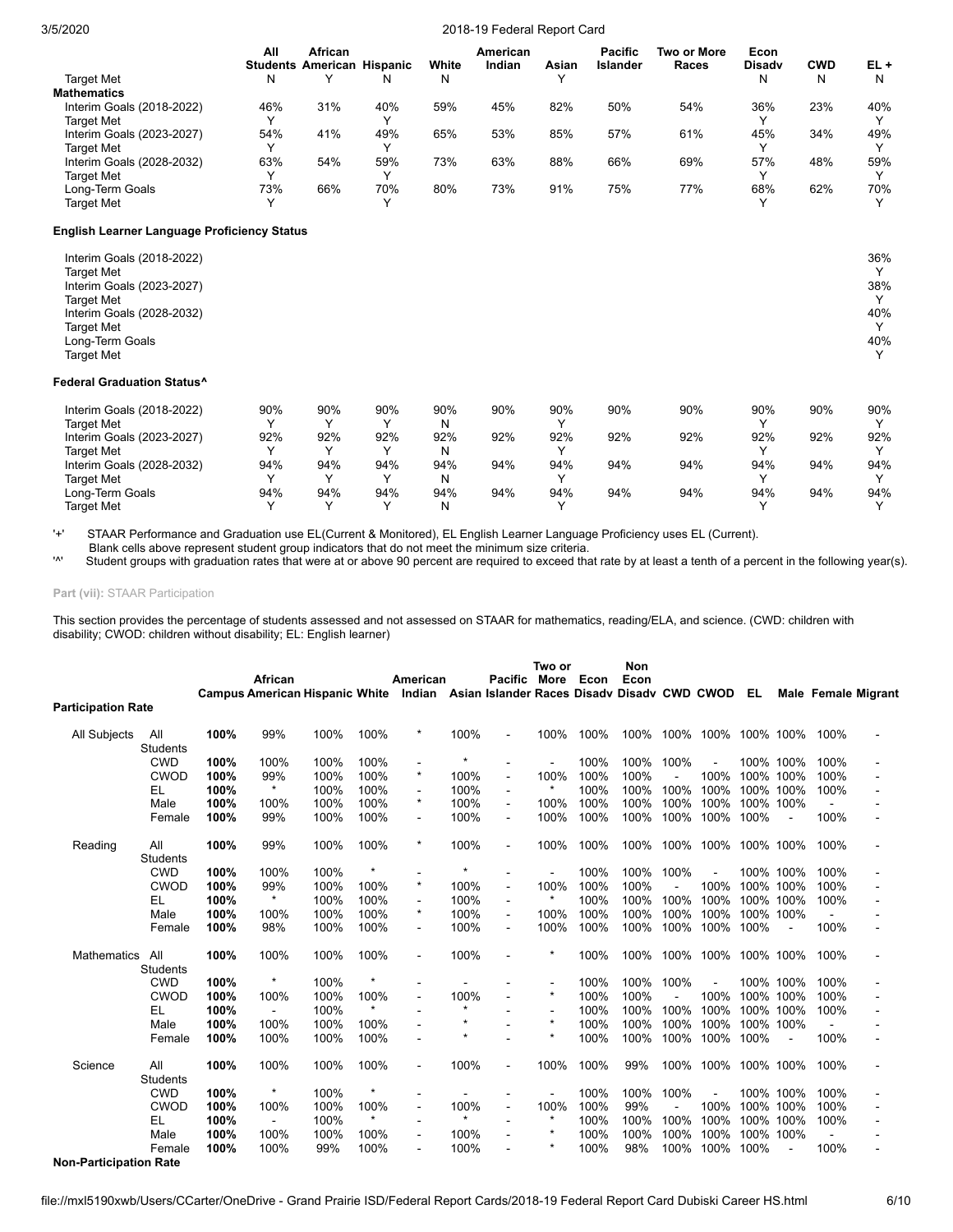|                    |                        |    | African | <b>Campus American Hispanic White</b> |         | American<br>Indian |         | Pacific<br>Asian Islander Races Disady Disady | Two or<br>More               | Econ | Non<br>Econ |                | <b>CWD CWOD</b> | <b>EL</b> |                |                | <b>Male Female Migrant</b> |
|--------------------|------------------------|----|---------|---------------------------------------|---------|--------------------|---------|-----------------------------------------------|------------------------------|------|-------------|----------------|-----------------|-----------|----------------|----------------|----------------------------|
| All Subjects       | All                    | 0% | 1%      | 0%                                    | 0%      | $\star$            | 0%      |                                               | 0%                           | 0%   | 0%          | 0%             | 0%              | 0%        | 0%             | 0%             |                            |
|                    | <b>Students</b>        |    |         |                                       |         |                    |         |                                               |                              |      |             |                |                 |           |                |                |                            |
|                    | <b>CWD</b>             | 0% | 0%      | 0%                                    | 0%      | $\blacksquare$     | $\star$ | $\overline{\phantom{a}}$                      | $\blacksquare$               | 0%   | 0%          | 0%             | $\blacksquare$  | 0%        | 0%             | 0%             | $\overline{a}$             |
|                    | <b>CWOD</b>            | 0% | 1%      | 0%                                    | 0%      | $\star$            | 0%      | $\blacksquare$                                | 0%                           | 0%   | 0%          | $\blacksquare$ | 0%              | 0%        | 0%             | 0%             |                            |
|                    | EL.                    | 0% | $\star$ | 0%                                    | 0%      | $\overline{a}$     | 0%      | $\blacksquare$                                | $\star$                      | 0%   | 0%          | 0%             | 0%              | 0%        | 0%             | 0%             |                            |
|                    | Male                   | 0% | 0%      | 0%                                    | 0%      | $\star$            | 0%      | ÷                                             | 0%                           | 0%   | 0%          | 0%             | 0%              | 0%        | 0%             | $\blacksquare$ |                            |
|                    | Female                 | 0% | 1%      | 0%                                    | 0%      | $\blacksquare$     | 0%      | $\sim$                                        | 0%                           | 0%   | 0%          | 0%             | 0%              | 0%        | $\sim$         | 0%             |                            |
| Reading            | All<br><b>Students</b> | 0% | 1%      | 0%                                    | 0%      | $\star$            | 0%      | $\blacksquare$                                | 0%                           | 0%   | 0%          | 0%             | 0%              | 0%        | 0%             | 0%             |                            |
|                    | <b>CWD</b>             | 0% | 0%      | 0%                                    | $\star$ |                    | $\star$ |                                               | $\qquad \qquad \blacksquare$ | 0%   | 0%          | $0\%$          | $\blacksquare$  | 0%        | 0%             | 0%             |                            |
|                    | <b>CWOD</b>            | 0% | 1%      | 0%                                    | 0%      | $\star$            | 0%      | $\blacksquare$                                | 0%                           | 0%   | 0%          | $\blacksquare$ | 0%              | 0%        | 0%             | 0%             |                            |
|                    | EL                     | 0% | $\star$ | 0%                                    | 0%      | $\blacksquare$     | 0%      |                                               | $\star$                      | 0%   | 0%          | 0%             | 0%              | 0%        | 0%             | 0%             |                            |
|                    | Male                   | 0% | 0%      | 0%                                    | 0%      | $\star$            | 0%      | $\blacksquare$                                | 0%                           | 0%   | 0%          | 0%             | 0%              | 0%        | 0%             |                |                            |
|                    | Female                 | 0% | 2%      | 0%                                    | 0%      | $\sim$             | 0%      | $\sim$                                        | 0%                           | 0%   | 0%          | 0%             | 0%              | 0%        | $\blacksquare$ | 0%             |                            |
| <b>Mathematics</b> | All<br><b>Students</b> | 0% | 0%      | 0%                                    | 0%      | $\blacksquare$     | 0%      | $\blacksquare$                                | $\star$                      | 0%   | 0%          | 0%             | 0%              | 0%        | 0%             | 0%             |                            |
|                    | <b>CWD</b>             | 0% | $\star$ | 0%                                    | $\star$ |                    |         |                                               |                              | 0%   | 0%          | 0%             | $\blacksquare$  | 0%        | 0%             | 0%             |                            |
|                    | CWOD                   | 0% | 0%      | 0%                                    | 0%      |                    | 0%      |                                               | $\star$                      | 0%   | 0%          | $\blacksquare$ | 0%              | 0%        | 0%             | 0%             |                            |
|                    | <b>EL</b>              | 0% | $\sim$  | 0%                                    | $\star$ |                    | $\star$ |                                               | $\qquad \qquad \blacksquare$ | 0%   | 0%          | 0%             | 0%              | 0%        | 0%             | 0%             |                            |
|                    | Male                   | 0% | 0%      | 0%                                    | 0%      | $\blacksquare$     | $\star$ |                                               | $\star$                      | 0%   | 0%          | 0%             | 0%              | 0%        | 0%             |                |                            |
|                    | Female                 | 0% | 0%      | 0%                                    | 0%      | $\blacksquare$     | $\star$ |                                               | $\star$                      | 0%   | 0%          | 0%             | 0%              | 0%        | $\blacksquare$ | 0%             |                            |
| Science            | All<br><b>Students</b> | 0% | 0%      | 0%                                    | 0%      | $\blacksquare$     | 0%      |                                               | 0%                           | 0%   | 1%          | 0%             | 0%              | 0%        | 0%             | 0%             |                            |
|                    | <b>CWD</b>             | 0% | $\star$ | 0%                                    | $\star$ | $\blacksquare$     | ٠       | $\overline{\phantom{a}}$                      | $\sim$                       | 0%   | 0%          | 0%             | $\blacksquare$  | 0%        | 0%             | 0%             |                            |
|                    | <b>CWOD</b>            | 0% | 0%      | 0%                                    | 0%      | $\blacksquare$     | 0%      | $\blacksquare$                                | 0%                           | 0%   | 1%          | $\sim$         | 0%              | 0%        | 0%             | 0%             |                            |
|                    | EL                     | 0% |         | 0%                                    | $\star$ | $\blacksquare$     | $\star$ |                                               | $\star$                      | 0%   | 0%          | 0%             | 0%              | 0%        | 0%             | 0%             | ٠                          |
|                    | Male                   | 0% | 0%      | 0%                                    | 0%      | $\blacksquare$     | 0%      | $\blacksquare$                                | $\star$                      | 0%   | 0%          | 0%             | 0%              | 0%        | 0%             | $\blacksquare$ |                            |
|                    | Female                 | 0% | 0%      | 1%                                    | 0%      |                    | 0%      |                                               | $\star$                      | 0%   | 2%          | 0%             | 0%              | 0%        | $\overline{a}$ | 0%             |                            |

'\*' Indicates results are masked due to small numbers to protect student confidentiality.

Indicates zero observations reported for this group.

# **Part (viii):** Civil Rights Data

Part (viii)(I) This section provides information from the 2015-16 CRDC surveys, submitted by school districts to the Office for Civil Rights on measures of school quality, climate, and safety, including counts of in-school suspensions, out-of-school suspensions, expulsions, school related arrests, referrals to law enforcement, chronic absenteeism (including both excused and unexcused absences), incidences of violence, including bullying and harassment. (EL: English learner)

|                                      |        | <b>Total</b>   | African<br>students American Hispanic |                | White       | Indian or<br>Alaska<br><b>Native</b> | Asian          | <b>Pacific</b><br><b>Islander Races</b> | Two<br>or<br><b>More</b> | EL.            | with<br><b>Disabilities</b> | <b>Students</b><br>with<br><b>Students Disabilities</b><br>(Section<br>504) |
|--------------------------------------|--------|----------------|---------------------------------------|----------------|-------------|--------------------------------------|----------------|-----------------------------------------|--------------------------|----------------|-----------------------------|-----------------------------------------------------------------------------|
| <b>Students Without Disabilities</b> |        |                |                                       |                |             |                                      |                |                                         |                          |                |                             |                                                                             |
| In-School Suspensions                |        |                |                                       |                |             |                                      |                |                                         |                          |                |                             |                                                                             |
|                                      | Male   | 119            | 17                                    | 89             | 8           | 0                                    | 5              | 0                                       | 0                        | 38             |                             |                                                                             |
|                                      | Female | 82             | 5                                     | 68             | 5           | 0                                    | $\overline{c}$ | 0                                       | $\boldsymbol{2}$         | 14             |                             |                                                                             |
|                                      | Total  | 201            | 22                                    | 157            | 13          | $\mathbf 0$                          | $\overline{7}$ | $\Omega$                                | $\overline{2}$           | 52             |                             |                                                                             |
| Out-of-School Suspensions            |        |                |                                       |                |             |                                      |                |                                         |                          |                |                             |                                                                             |
|                                      | Male   | 15             | 2                                     | 13             | 0           | 0                                    | 0              | 0                                       | 0                        | 10             |                             |                                                                             |
|                                      | Female | 10             | 0                                     | 10             | $\mathbf 0$ | 0                                    | 0              | 0                                       | $\mathbf 0$              | $\overline{c}$ |                             |                                                                             |
|                                      | Total  | 25             | $\overline{2}$                        | 23             | $\mathbf 0$ | $\mathbf 0$                          | $\Omega$       | $\Omega$                                | $\mathbf 0$              | 12             |                             |                                                                             |
| Expulsions                           |        |                |                                       |                |             |                                      |                |                                         |                          |                |                             |                                                                             |
| <b>With Educational Services</b>     | Male   | 0              | 0                                     | 0              | 0           | 0                                    | 0              | 0                                       | 0                        | 0              |                             |                                                                             |
|                                      | Female | 0              | 0                                     | 0              | 0           | 0                                    | $\Omega$       | 0                                       | 0                        | 0              |                             |                                                                             |
|                                      | Total  | 0              | 0                                     | $\mathbf 0$    | $\mathbf 0$ | 0                                    | $\Omega$       | 0                                       | $\mathbf 0$              | 0              |                             |                                                                             |
| <b>Without Educational</b>           | Male   | $\Omega$       | 0                                     | 0              | 0           | $\mathbf 0$                          | $\Omega$       | $\Omega$                                | 0                        | 0              |                             |                                                                             |
| Services                             |        |                |                                       |                |             |                                      |                |                                         |                          |                |                             |                                                                             |
|                                      | Female | 0              | 0                                     | 0              | 0           | 0                                    | 0              | 0                                       | 0                        | 0              |                             |                                                                             |
|                                      | Total  | 0              | 0                                     | 0              | 0           | 0                                    | 0              | 0                                       | 0                        | 0              |                             |                                                                             |
| Under Zero Tolerance                 | Male   | $\Omega$       | $\Omega$                              | $\Omega$       | 0           | $\mathbf 0$                          | $\Omega$       | $\Omega$                                | $\Omega$                 | $\mathbf 0$    |                             |                                                                             |
| Policies                             |        |                |                                       |                |             |                                      |                |                                         |                          |                |                             |                                                                             |
|                                      | Female | 0              | 0                                     | 0              | 0           | 0                                    | 0              | 0                                       | 0                        | 0              |                             |                                                                             |
|                                      | Total  | $\mathbf 0$    | 0                                     | $\mathbf 0$    | 0           | $\mathbf 0$                          | $\Omega$       | $\Omega$                                | $\Omega$                 | $\mathbf 0$    |                             |                                                                             |
| <b>School-Related Arrests</b>        |        |                |                                       |                |             |                                      |                |                                         |                          |                |                             |                                                                             |
|                                      | Male   | 0              | 0                                     | 0              | 0           | 0                                    | 0              | 0                                       | 0                        | 0              |                             |                                                                             |
|                                      | Female | 0              | 0                                     | 0              | 0           | 0                                    | 0              | 0                                       | 0                        | 0              |                             |                                                                             |
|                                      | Total  | $\Omega$       | $\Omega$                              | $\Omega$       | $\Omega$    | $\mathbf 0$                          | $\mathbf{0}$   | $\Omega$                                | $\Omega$                 | $\mathbf 0$    |                             |                                                                             |
| Referrals to Law Enforcement         |        |                |                                       |                |             |                                      |                |                                         |                          |                |                             |                                                                             |
|                                      | Male   | 0              | 0                                     | 0              | 0           | 0                                    | 0              | 0                                       | 0                        | 0              |                             |                                                                             |
|                                      | Female | 0              | 0                                     | 0              | 0           | 0                                    | 0              | 0                                       | 0                        | 0              |                             |                                                                             |
|                                      | Total  | $\Omega$       | $\Omega$                              | $\Omega$       | $\Omega$    | $\Omega$                             | $\Omega$       | $\mathbf{0}$                            | $\Omega$                 | $\mathbf 0$    |                             |                                                                             |
| <b>Students With Disabilities</b>    |        |                |                                       |                |             |                                      |                |                                         |                          |                |                             |                                                                             |
| In-School Suspensions                |        |                |                                       |                |             |                                      |                |                                         |                          |                |                             |                                                                             |
|                                      | Male   | $\overline{2}$ | 0                                     | $\overline{2}$ | 0           | 0                                    | 0              | 0                                       | $\mathbf 0$              | 0              |                             | 2                                                                           |
|                                      |        |                |                                       |                |             |                                      |                |                                         |                          |                |                             |                                                                             |

**Students**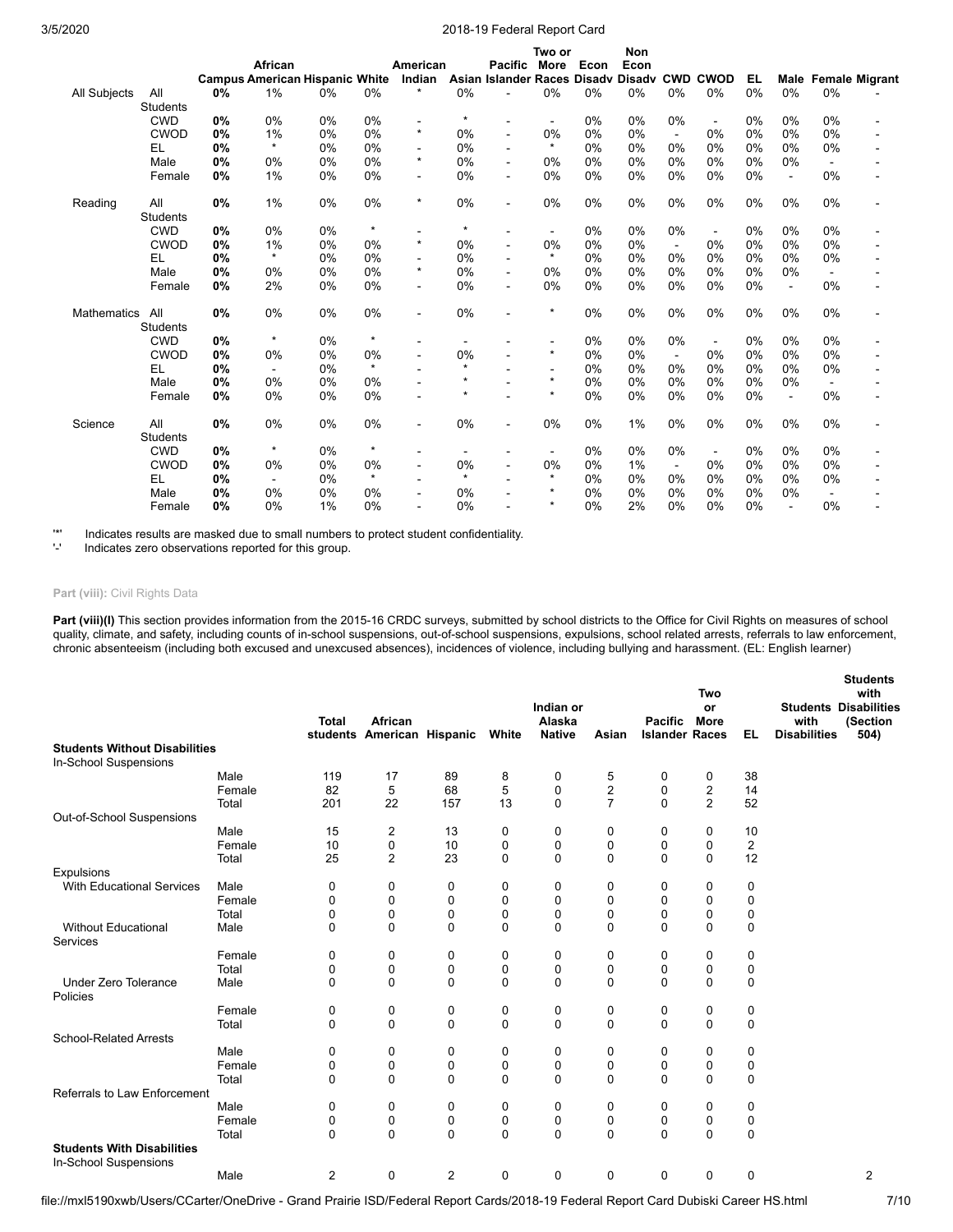|                                                                                                                                                                                                                                                                                                                                                                                                                                                                                                                                                                                                                                                                                                                                                                                                                                                                                     |                 | <b>Total</b>     | African                    |                            |                            | Indian or<br>Alaska |                  | Pacific               | Two<br>or<br>More |                  | with                | <b>Students</b><br>with<br><b>Students Disabilities</b><br>(Section          |
|-------------------------------------------------------------------------------------------------------------------------------------------------------------------------------------------------------------------------------------------------------------------------------------------------------------------------------------------------------------------------------------------------------------------------------------------------------------------------------------------------------------------------------------------------------------------------------------------------------------------------------------------------------------------------------------------------------------------------------------------------------------------------------------------------------------------------------------------------------------------------------------|-----------------|------------------|----------------------------|----------------------------|----------------------------|---------------------|------------------|-----------------------|-------------------|------------------|---------------------|------------------------------------------------------------------------------|
|                                                                                                                                                                                                                                                                                                                                                                                                                                                                                                                                                                                                                                                                                                                                                                                                                                                                                     |                 |                  | students American Hispanic |                            | White                      | <b>Native</b>       | Asian            | <b>Islander Races</b> |                   | EL               | <b>Disabilities</b> | 504)                                                                         |
|                                                                                                                                                                                                                                                                                                                                                                                                                                                                                                                                                                                                                                                                                                                                                                                                                                                                                     | Female          | 2                | 0                          | 2                          | 0                          | 0                   | 0                | 0                     | 0                 | $\mathbf 0$      |                     | 2                                                                            |
|                                                                                                                                                                                                                                                                                                                                                                                                                                                                                                                                                                                                                                                                                                                                                                                                                                                                                     | Total           | $\overline{4}$   | 0                          | 4                          | $\mathbf 0$                | 0                   | $\mathbf 0$      | $\mathbf 0$           | 0                 | $\mathbf 0$      |                     | 4                                                                            |
| Out-of-School Suspensions                                                                                                                                                                                                                                                                                                                                                                                                                                                                                                                                                                                                                                                                                                                                                                                                                                                           |                 |                  |                            |                            |                            |                     |                  |                       |                   |                  |                     |                                                                              |
|                                                                                                                                                                                                                                                                                                                                                                                                                                                                                                                                                                                                                                                                                                                                                                                                                                                                                     | Male<br>Female  | 2<br>$\mathbf 0$ | 0<br>0                     | 2<br>0                     | 0<br>$\mathbf 0$           | 0<br>0              | 0                | 0<br>$\mathbf 0$      | 0<br>0            | $\mathbf 0$<br>0 |                     | 0<br>0                                                                       |
|                                                                                                                                                                                                                                                                                                                                                                                                                                                                                                                                                                                                                                                                                                                                                                                                                                                                                     | Total           | $\overline{2}$   | 0                          | $\overline{2}$             | 0                          | 0                   | 0<br>$\Omega$    | 0                     | 0                 | 0                |                     | 0                                                                            |
| Expulsions                                                                                                                                                                                                                                                                                                                                                                                                                                                                                                                                                                                                                                                                                                                                                                                                                                                                          |                 |                  |                            |                            |                            |                     |                  |                       |                   |                  |                     |                                                                              |
| <b>With Educational Services</b>                                                                                                                                                                                                                                                                                                                                                                                                                                                                                                                                                                                                                                                                                                                                                                                                                                                    | Male            | 0                | 0                          | 0                          | 0                          | 0                   | 0                | 0                     | 0                 | 0                |                     | 0                                                                            |
|                                                                                                                                                                                                                                                                                                                                                                                                                                                                                                                                                                                                                                                                                                                                                                                                                                                                                     | Female          | 0                | 0                          | $\mathbf 0$                | $\mathbf 0$                | 0                   | 0                | 0                     | 0                 | 0                |                     | 0                                                                            |
|                                                                                                                                                                                                                                                                                                                                                                                                                                                                                                                                                                                                                                                                                                                                                                                                                                                                                     | Total           | 0                | 0                          | 0                          | 0                          | 0                   | 0                | 0                     | 0                 | 0                |                     | 0                                                                            |
| <b>Without Educational</b><br><b>Services</b>                                                                                                                                                                                                                                                                                                                                                                                                                                                                                                                                                                                                                                                                                                                                                                                                                                       | Male            | 0                | $\mathbf 0$                | $\mathbf 0$                | 0                          | 0                   | $\mathbf 0$      | $\mathbf 0$           | 0                 | $\mathbf 0$      |                     | 0                                                                            |
|                                                                                                                                                                                                                                                                                                                                                                                                                                                                                                                                                                                                                                                                                                                                                                                                                                                                                     | Female          | 0                | 0                          | 0                          | $\mathbf 0$                | 0                   | 0                | 0                     | 0                 | 0                |                     | 0                                                                            |
|                                                                                                                                                                                                                                                                                                                                                                                                                                                                                                                                                                                                                                                                                                                                                                                                                                                                                     | Total           | 0                | 0                          | 0                          | 0                          | 0                   | 0                | 0                     | 0                 | 0                |                     | 0                                                                            |
| <b>Under Zero Tolerance</b><br>Policies                                                                                                                                                                                                                                                                                                                                                                                                                                                                                                                                                                                                                                                                                                                                                                                                                                             | Male            | 0                | 0                          | $\mathbf 0$                | 0                          | 0                   | $\mathbf 0$      | 0                     | 0                 | 0                |                     | 0                                                                            |
|                                                                                                                                                                                                                                                                                                                                                                                                                                                                                                                                                                                                                                                                                                                                                                                                                                                                                     | Female<br>Total | 0<br>0           | 0<br>$\mathbf 0$           | 0<br>0                     | 0<br>$\mathbf 0$           | 0<br>0              | 0<br>$\mathbf 0$ | 0<br>$\mathbf 0$      | 0<br>0            | 0<br>0           |                     | 0<br>0                                                                       |
| <b>School-Related Arrests</b>                                                                                                                                                                                                                                                                                                                                                                                                                                                                                                                                                                                                                                                                                                                                                                                                                                                       |                 |                  |                            |                            |                            |                     |                  |                       |                   |                  |                     |                                                                              |
|                                                                                                                                                                                                                                                                                                                                                                                                                                                                                                                                                                                                                                                                                                                                                                                                                                                                                     | Male            | 0                | 0                          | 0                          | $\mathbf 0$                | 0                   | 0                | $\mathbf 0$           | 0                 | 0                |                     | 0                                                                            |
|                                                                                                                                                                                                                                                                                                                                                                                                                                                                                                                                                                                                                                                                                                                                                                                                                                                                                     | Female          | 0                | 0                          | $\mathbf 0$                | $\mathbf 0$                | 0                   | 0                | 0                     | 0                 | 0                |                     | 0                                                                            |
|                                                                                                                                                                                                                                                                                                                                                                                                                                                                                                                                                                                                                                                                                                                                                                                                                                                                                     | Total           | $\Omega$         | $\mathbf 0$                | $\mathbf 0$                | $\mathbf 0$                | 0                   | $\mathbf 0$      | $\Omega$              | 0                 | $\mathbf 0$      |                     | 0                                                                            |
| Referrals to Law Enforcement                                                                                                                                                                                                                                                                                                                                                                                                                                                                                                                                                                                                                                                                                                                                                                                                                                                        |                 |                  |                            |                            |                            |                     |                  |                       |                   |                  |                     |                                                                              |
|                                                                                                                                                                                                                                                                                                                                                                                                                                                                                                                                                                                                                                                                                                                                                                                                                                                                                     | Male<br>Female  | 0<br>0           | 0<br>0                     | $\mathbf 0$<br>$\mathbf 0$ | $\mathbf 0$<br>$\mathbf 0$ | 0<br>0              | $\mathbf 0$<br>0 | 0<br>$\mathbf 0$      | 0<br>0            | 0<br>0           |                     | 0<br>0                                                                       |
|                                                                                                                                                                                                                                                                                                                                                                                                                                                                                                                                                                                                                                                                                                                                                                                                                                                                                     | Total           | 0                | 0                          | $\mathbf 0$                | 0                          | 0                   | $\mathbf 0$      | 0                     | 0                 | 0                |                     | 0                                                                            |
| <b>All Students</b>                                                                                                                                                                                                                                                                                                                                                                                                                                                                                                                                                                                                                                                                                                                                                                                                                                                                 |                 |                  |                            |                            |                            |                     |                  |                       |                   |                  |                     |                                                                              |
| <b>Chronic Absenteeism</b>                                                                                                                                                                                                                                                                                                                                                                                                                                                                                                                                                                                                                                                                                                                                                                                                                                                          |                 |                  |                            |                            |                            |                     |                  |                       |                   |                  |                     |                                                                              |
|                                                                                                                                                                                                                                                                                                                                                                                                                                                                                                                                                                                                                                                                                                                                                                                                                                                                                     | Male            | 9                | $\overline{2}$             | 5                          | 2                          | 0                   | 0                | 0                     | 0                 | 2                | 0                   | 0                                                                            |
|                                                                                                                                                                                                                                                                                                                                                                                                                                                                                                                                                                                                                                                                                                                                                                                                                                                                                     | Female          | 9                | $\overline{c}$             | 5                          | $\overline{c}$             | 0                   | 0                | 0                     | 0                 | 2                | 0                   | 0                                                                            |
|                                                                                                                                                                                                                                                                                                                                                                                                                                                                                                                                                                                                                                                                                                                                                                                                                                                                                     | Total           | 18               | 4                          | 10                         | 4                          | 0                   | $\mathbf 0$      | $\mathbf 0$           | 0                 | 4                | 0                   | 0                                                                            |
| Incidents of Violence                                                                                                                                                                                                                                                                                                                                                                                                                                                                                                                                                                                                                                                                                                                                                                                                                                                               |                 |                  |                            |                            |                            |                     |                  |                       |                   |                  |                     | <b>Total</b>                                                                 |
| Incidents of rape or attempted rape<br>Incidents of sexual assault (other than rape)<br>Incidents of robbery with a weapon<br>Incidents of robbery with a firearm or explosive device<br>Incidents of robbery without a weapon<br>Incidents of physical attack or fight with a weapon<br>Incidents of physical attack or fight with a firearm or explosive device<br>Incidents of physical attack or fight without a weapon<br>Incidents of threats of physical attack with a weapon<br>Incidents of threats of physical attack with a firearm or explosive device<br>Incidents of threats of physical attack without a weapon<br>Incidents of possession of a firearm or explosive device<br>Allegations of Harassment or bullying<br>On the basis of sex<br>On the basis of race<br>On the basis of disability<br>On the basis of sexual orientation<br>On the basis of religiion |                 |                  |                            |                            |                            |                     |                  |                       |                   |                  |                     | 0<br>0<br>0<br>0<br>0<br>0<br>0<br>0<br>0<br>0<br>0<br>0<br>0<br>0<br>0<br>0 |

Part (viii)(II) This section provides information from the 2015-16 CRDC surveys, submitted by school districts to the Office for Civil Rights, on the number of students enrolled in preschool programs and accelerated coursework to earn postsecondary credit while still in high school.

|                                   |        | <b>Total</b><br>students | African<br>American      | Hispanic                 | White                    | Indian or<br>Alaska<br><b>Native</b> | Asian                    | Pacific<br><b>Islander Races</b> | <b>Two</b><br>or<br><b>More</b> | EL | <b>Students</b><br>with<br><b>Disabilities</b> |
|-----------------------------------|--------|--------------------------|--------------------------|--------------------------|--------------------------|--------------------------------------|--------------------------|----------------------------------|---------------------------------|----|------------------------------------------------|
| Preschool Programs                |        |                          |                          |                          |                          |                                      |                          |                                  |                                 |    |                                                |
|                                   | Male   | -                        | $\sim$                   |                          | $\overline{\phantom{0}}$ | $\overline{\phantom{0}}$             |                          |                                  |                                 |    |                                                |
|                                   | Female | $\overline{\phantom{0}}$ | $\overline{\phantom{0}}$ | $\overline{\phantom{0}}$ | $\blacksquare$           | $\blacksquare$                       | $\overline{\phantom{0}}$ |                                  | -                               |    |                                                |
|                                   | Total  | $\overline{\phantom{0}}$ | $\sim$                   | -                        | $\overline{\phantom{0}}$ | $\overline{\phantom{0}}$             |                          |                                  |                                 |    |                                                |
| <b>Accelerated Coursework</b>     |        |                          |                          |                          |                          |                                      |                          |                                  |                                 |    |                                                |
| <b>Advanced Placement Courses</b> | Male   | 265                      | 35                       | 176                      | 17                       | 0                                    | 32                       | 0                                | 5                               | 26 | 2                                              |
|                                   | Female | 348                      | 47                       | 242                      | 20                       | $\overline{2}$                       | 29                       |                                  | 8                               | 53 | $\overline{2}$                                 |
|                                   | Total  | 613                      | 82                       | 418                      | 37                       | $\Omega$                             | 61                       | $\Omega$                         | 13                              | 79 | 4                                              |
| International Baccalaureate       | Male   | $\overline{\phantom{0}}$ | $\overline{\phantom{0}}$ | $\overline{\phantom{0}}$ | $\overline{\phantom{a}}$ | $\overline{\phantom{0}}$             |                          |                                  |                                 |    |                                                |
| Courses                           |        |                          |                          |                          |                          |                                      |                          |                                  |                                 |    |                                                |
|                                   | Female | -                        | $\sim$                   |                          | $\overline{\phantom{0}}$ | $\overline{\phantom{0}}$             |                          |                                  |                                 |    |                                                |
|                                   | Total  | -                        | -                        |                          | $\overline{\phantom{a}}$ | $\overline{\phantom{0}}$             |                          |                                  |                                 |    |                                                |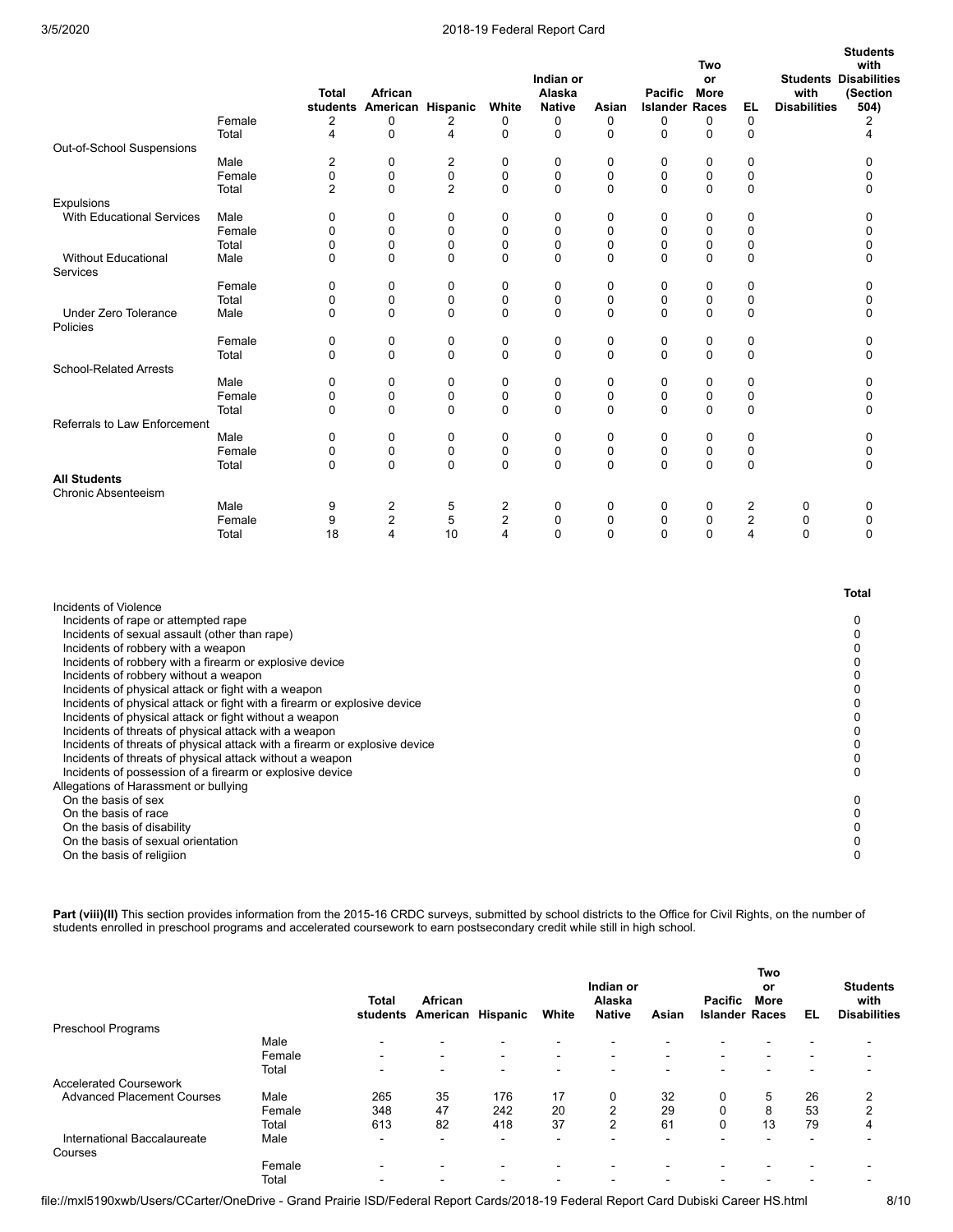|                                         |                 | Total<br>students | African<br>American | Hispanic  | White    | Indian or<br>Alaska<br><b>Native</b> | Asian    | Pacific<br><b>Islander Races</b> | Two<br>or<br>More | EL | <b>Students</b><br>with<br><b>Disabilities</b> |
|-----------------------------------------|-----------------|-------------------|---------------------|-----------|----------|--------------------------------------|----------|----------------------------------|-------------------|----|------------------------------------------------|
| Dual Enrollment/Dual Credit<br>Programs | Male            | 79                |                     | 53        | 5        |                                      | 11       |                                  |                   | 11 |                                                |
|                                         | Female<br>Total | 88<br>167         | 14<br>22            | 53<br>106 | 5.<br>10 |                                      | 14<br>25 |                                  |                   | 19 | 4                                              |

'\*' Indicates results are masked due to small numbers to protect student confidentiality.

Indicates there are no students in the group.

Blank cell indicates the student group is not applicable to this report.

### Part (ix): Teacher Quality Data

This section provides information on the professional qualifications of teachers, including information disaggregated by high- and and low-poverty schools on the number and percentage of (I) inexperienced teacher, principals, and other school leaders; (II) teachers teaching with emergency or provisional credentials; and (III) teachers who are not teaching in the subject or field for which the teacher is certified or licensed.

|                                                                                                        |                | All School       |
|--------------------------------------------------------------------------------------------------------|----------------|------------------|
| Inexperienced Teachers, Principals, and Other School Leaders                                           | Number<br>37.1 | Percent<br>35.1% |
| Teachers Teaching with Emergency or Provisional Credentials                                            | 6.3            | 6 2%             |
| Teacher Who Are Not Teaching in the Subject or Field for Which<br>the Teacher is Certified or Licensed | 147            | $14.4\%$         |

'-' Indicates there are no data available in the group. Blank cell Indicates data are not applicable to this report.

### Part (x): Per-pupil Expenditure

This section provides information on the per-pupil expenditures of federal, state, and local funds, including actual personnel expenditures and actual nonpersonnel expenditures, disaggregated by source of funds, for each school district and campus for the preceding fiscal year.

# To be updated by June 30th, 2020.

### **Part (xi):** STAAR Alternate 2 Participation

This section provides information on the number and percentage of students with the most-significant cognitive disabilities who take STAAR Alternate 2, by grade and subject for the 2018-19 school year..

|                    | <b>State</b><br><b>Number of ALT2</b> | <b>State</b><br>Rate of ALT2 | <b>District</b><br><b>Number of ALT2</b> | <b>District</b><br>Rate of ALT2 | Campus<br><b>Number of ALT2</b> | Campus<br>Rate of ALT2 |
|--------------------|---------------------------------------|------------------------------|------------------------------------------|---------------------------------|---------------------------------|------------------------|
| Grade 3<br>Reading | 5,881                                 | 1%                           | 28                                       | 1%                              | $\qquad \qquad \blacksquare$    |                        |
| Mathematics        | 5,880                                 | 1%                           | 28                                       | 1%                              |                                 |                        |
| Grade 4<br>Reading | 6,312                                 | 2%                           | 28                                       | 1%                              | $\blacksquare$                  |                        |
| <b>Mathematics</b> | 6,311                                 | 2%                           | 28                                       | 1%                              | $\qquad \qquad \blacksquare$    | $\blacksquare$         |
| Grade 5<br>Reading | 6,133                                 | 1%                           | 38                                       | 2%                              |                                 |                        |
| <b>Mathematics</b> | 6,131                                 | 1%                           | 38                                       | 2%                              | $\blacksquare$                  |                        |
| Science            | 6,133                                 | 1%                           | 38                                       | 2%                              | $\blacksquare$                  |                        |
| Grade 6<br>Reading | 6,038                                 | 1%                           | 29                                       | 1%                              |                                 |                        |
| <b>Mathematics</b> | 6,036                                 | 1%                           | 29                                       | 1%                              |                                 |                        |
| Grade 7<br>Reading | 5,616                                 | $1\%$                        | 33                                       | 2%                              |                                 |                        |
| Mathematics        | 5,616                                 | 2%                           | 33                                       | 2%                              | ٠                               |                        |
| Grade 8<br>Reading | 5,251                                 | $1\%$                        | 30                                       | 2%                              |                                 |                        |
| Mathematics        | 5,254                                 | 2%                           | 30                                       | 2%                              |                                 |                        |
| Science            | 5,250                                 | 1%                           | 30                                       | 2%                              |                                 |                        |

End of Course